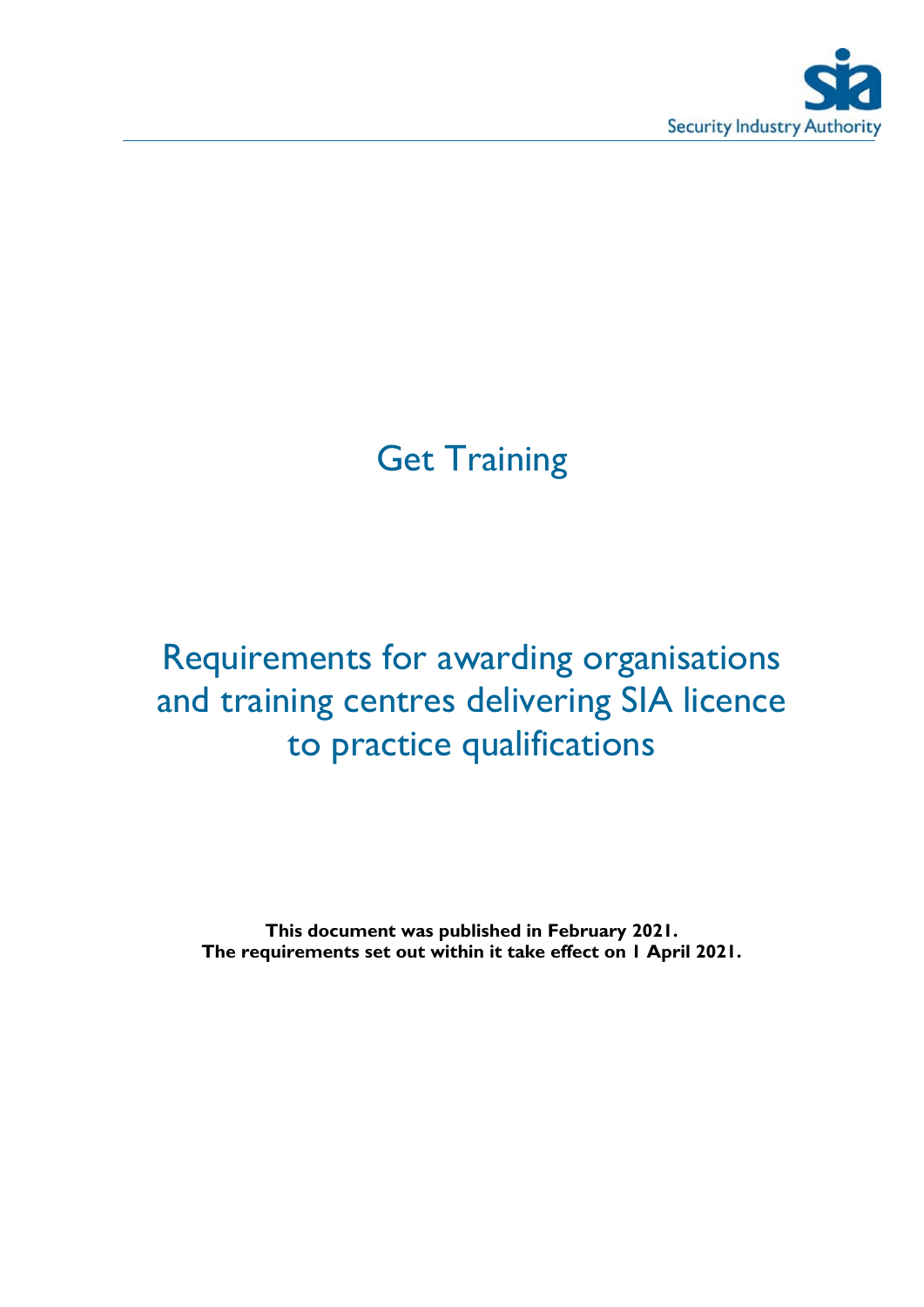

# **Introduction**

# **Purpose of this document**

People applying for an SIA front line licence must undertake formal training that leads to a recognised (and legally required) qualification. This document sets out how that training must be delivered and assessed.

We wrote this document in collaboration with various awarding organisations that offer the licence-linked qualifications. It should be read in conjunction with the 'Specification for Learning and Qualifications' documents available on our website.

Note: throughout this document we refer to "awarding organisations". When we use this phrase, we also mean awarding bodies operating in Scotland.

# **Our authority to set how training is delivered and assessed**

The Security Industry Authority was created by the Private Security Industry Act 2001. The Act applies to the whole of the UK. It gives us our legal authority and places certain duties upon us.

The Act says that:

- our functions include *"to set or approve standards of training"* (Section 1)
- our licensing criteria *"may include such criteria as the Authority considers appropriate for securing that those persons have the training and skills necessary to engage in the conduct for which they are licensed"* (Section 7)
- we may *"prescribe or impose conditions as to training"* (Section 9)

# **Training Centre Requirements**

# **Facilities**

Training and assessment for approved licence-linked qualifications must take place in a suitable environment that has been approved by a relevant awarding organisation. The environment must be adequately equipped for training, conducive to effective learning, and must comply with current Health and Safety requirements. Equipment for practical activities must be readily available and fit for purpose.

It is best practice to provide a realistic work environment for the training and assessment of any required practical activities. Those training and assessing physical intervention must provide an environment with a minimum of 3 stairs for the demonstration, practice, and assessment of escorting an individual up and downstairs.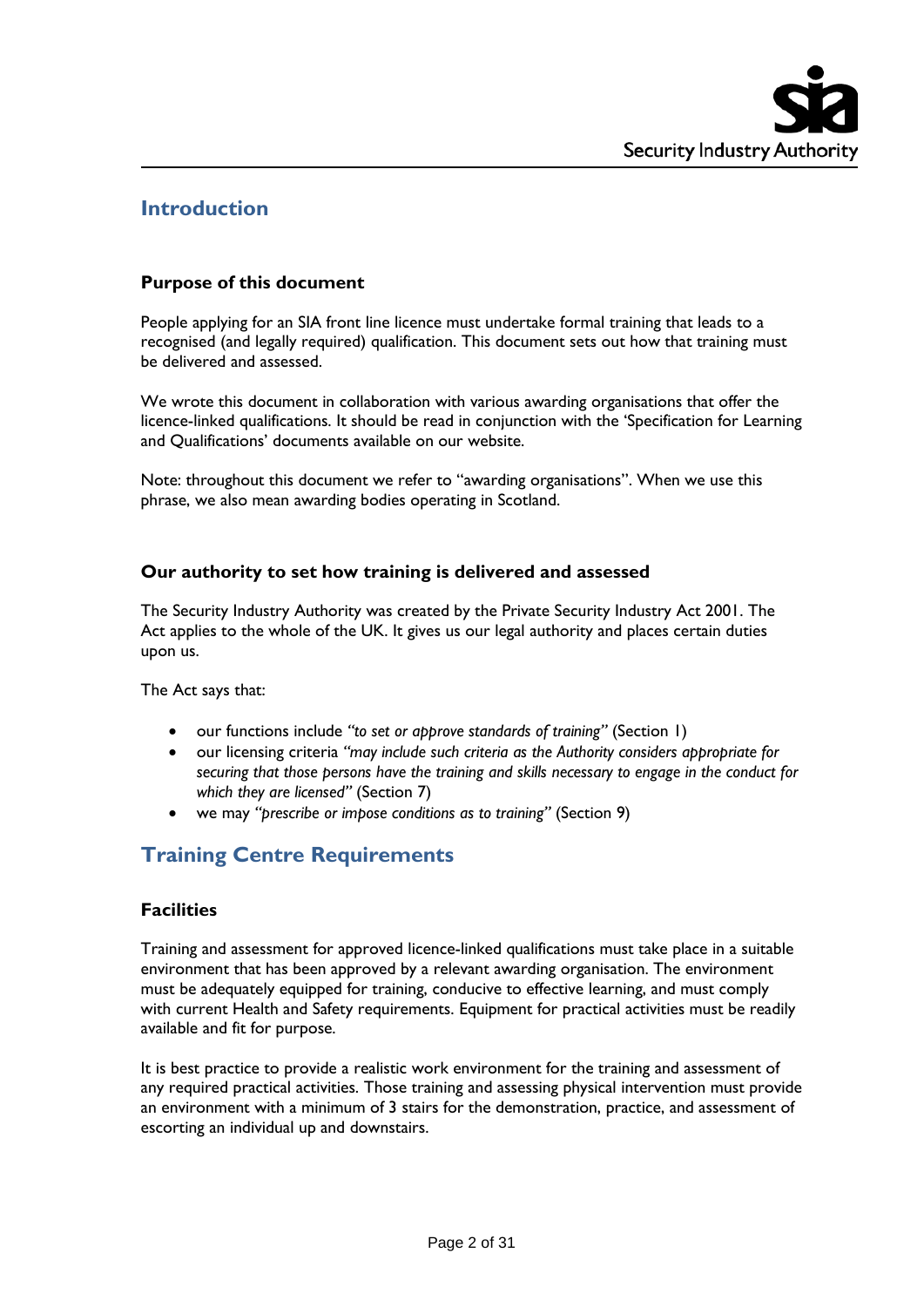

Training and assessment facilities must comply with the ongoing approval arrangements of the respective awarding organisation. You can read about arrangements for examination facilities on pages 3 and 4.

### **Centre insurance**

The minimum cover for an approved centre offering licence-linked qualifications is:

- employers' liability  $-$  £5 million
- public liability
- professional indemnity

This is in line with general insurance requirements and the Employers Liability (Compulsory Insurance) Act 1969.

Training centres must set their public liability and professional indemnity insurance at the appropriate level.

#### **Insurance requirements for physical intervention skills training**

Insurance cover should specifically include the activities being carried out. In this case the insurance documentation must state cover for 'training in physical intervention' under 'business activity'.

Centres must evidence their insurance details to the awarding organisation before they can grant approval. However, each centre is responsible for ensuring that its insurance remains valid and up to date. This level of insurance cover is mandatory for approved training centres and individual trainers delivering physical intervention training at the approved training centre. If an individual trainer does not hold their own cover, the approved centre must ensure its insurer is aware of this and secure extended cover. The insurance schedule should clearly detail the cover for trainers.

#### **Examination venue criteria**

All examination venues must comply with the policy, standards, and regulations specified by the Joint Council for Qualifications to gain approval for knowledge-based assessment. Although not all awarding organisations are members of the joint council, we expect awarding organisations to work to these standards as best practice.

This means that:

- the seating arrangement for learners must ensure there can be no cheating or collusion between them
- all learners must be facing the same way (except for some on-screen testing)
- each learner must be a minimum of 1.25 metres (centre to centre) in every direction from the next learner's workspace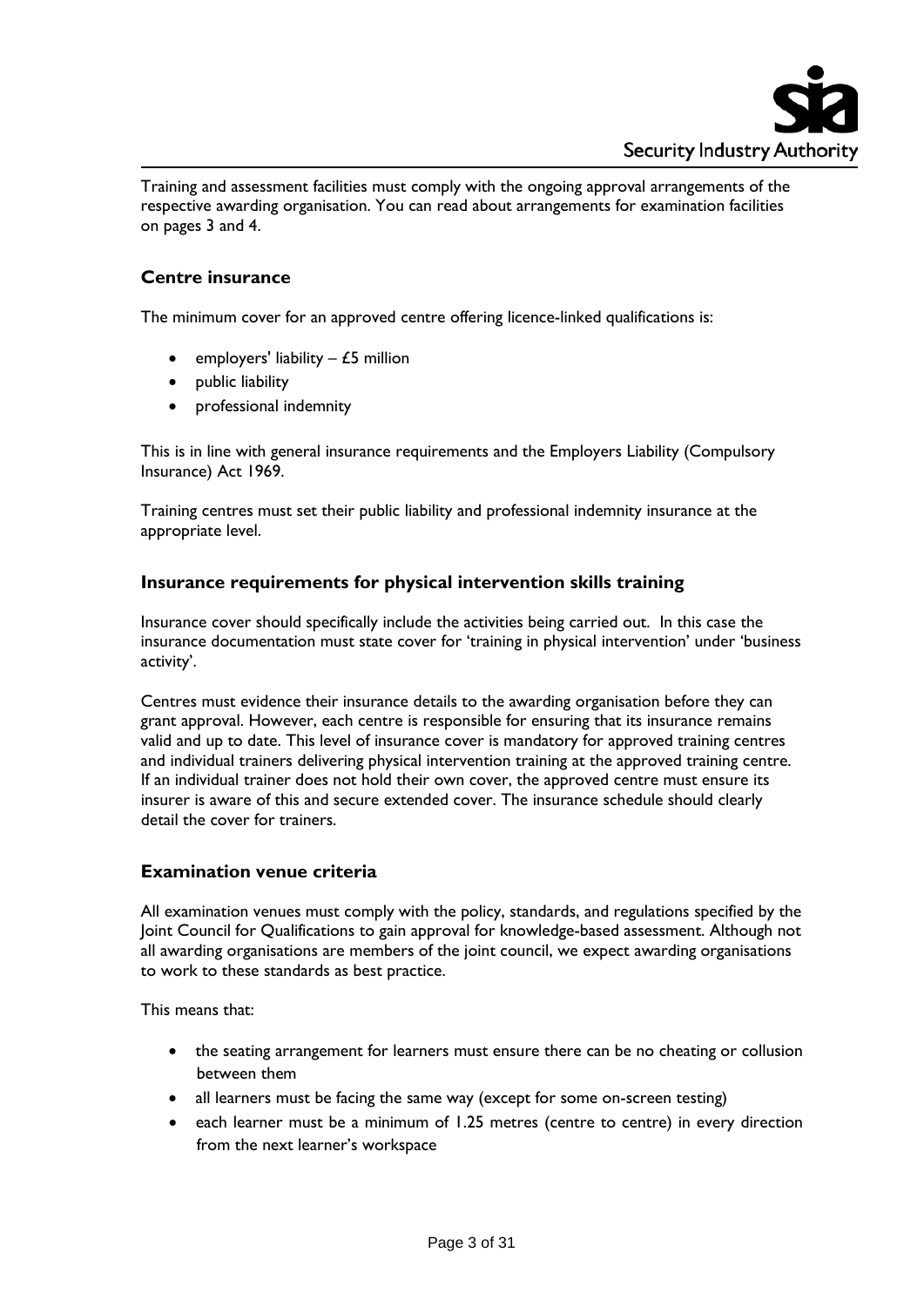- seating plans should be completed for the delivery of tests and retained for external quality assurance purposes
- if on-screen testing is being used, each workstation must be isolated by a minimum space of 1.25 metres (measured from the nearest outer edge of one screen to the next) unless the monitors are positioned back-to-back
- under certain circumstances 1.25 metres may not be far enough to prevent learners seeing the work of others, intentionally or otherwise
- privacy screens can be used. The aim is to make sure that no learner's work can be seen by others
- there must be a place for the invigilator to sit with clear view of all learners
- maximum ratio is 1 invigilator to 30 learners
- there should be no material on the walls that would provide help to learners
- all learners must have a clear view of examination signage and a clock
- the awarding organisation must be made aware of assessment venues in advance
- substitutes cannot be used, unless there has been an emergency, such as fire
- centres must record any such emergency and notify the awarding organisation at the first possible opportunity
- trainers who have delivered the training and/or practical assessments to learners must not invigilate or be in the room when the learners take their exam
- training centres need to think about all potential conflicts of interest and have an appropriate policy in place
- all invigilators must receive an induction explaining the role of invigilation and its policies and procedures.
- training centres must maintain a register which must be signed by the invigilator to confirm that they have received this induction.
- all test papers must be stored securely in a lockable safe
- if a lockable safe is not available a suitable lockable cabinet/storage unit kept in a secure location is acceptable
- this cabinet/storage unit should only be accessed by appropriate personnel and records of key holders should be kept
- all test papers must be transported securely to and from the training centre and any satellite centre where tests are administered
- the centre must have an appropriate policy to support this.
- awarding organisations, the SIA, and qualification regulators retain the right to make spot checks to ensure that exam conditions are being maintained.

# **Venue requirements for practical skills training and assessment (physical intervention and conflict management)**

Training environments must be risk assessed for their suitability to deliver training and assessment and in accordance with centre policies. Your awarding organisation will review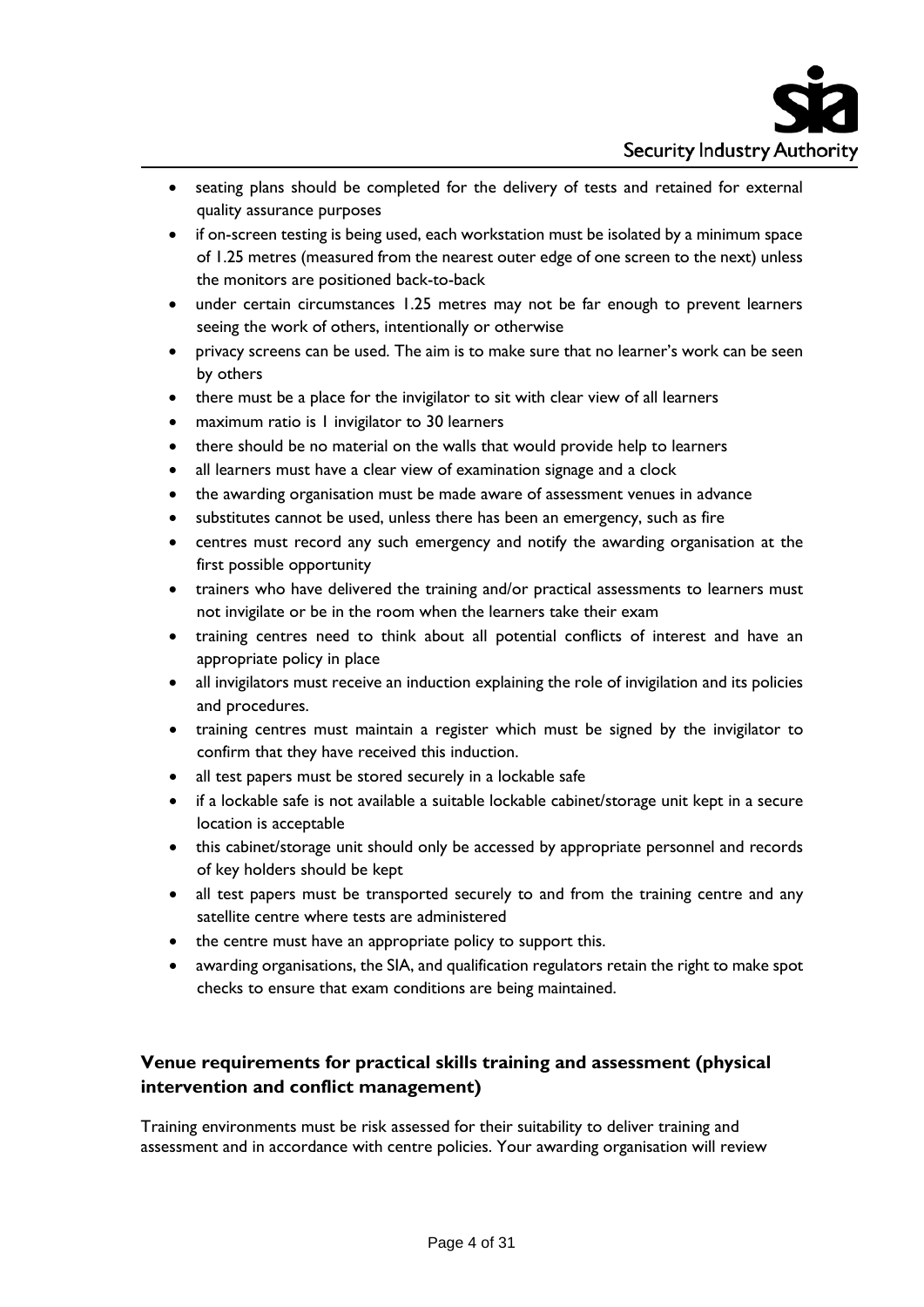

your risk assessments as part of their quality assurance. Risk assessments must be completed before each training course.

This means:

- checking the size and suitability of training rooms; ensuring that learners have space to demonstrate techniques safely
- as a guide, an unobstructed area of approximately  $2 \times 2$  metres per person, (including the trainer) provides the necessary room for movement and activity
- for example a maximum class size of 12, plus trainer, needs a floor area of approximately 52 square metres
- a minimum of 3 stairs must be available for the demonstration, practice, and assessment of escorting an individual up and downstairs
- the ratio of trainers to learners: I trainer to a maximum of 12 learners for the delivery and assessment of the practical skills
- there is no ratio for the delivery and assessment of the knowledge skills
- each course needs a minimum of 3 participants to deliver the practical skills for physical interventions effectively
- a qualified first aider must always be available during the delivery and assessment of the physical skills and conflict management units
- we recommend that physical skills trainers/assessors obtain a 3-day First Aid at Work Qualification.

Training centres must have a range of safety equipment available during physical skills delivery and assessment.

This means:

- a BS 8599-1:2019 approved first aid kit
- ice packs
- access to water and a telephone

# **Learner requirements for practical skills training (physical intervention skills)**

The centre must provide learners with safety information before they attend a course.

This should explain to learners:

- that physical activity will be involved, and that this carries risks
- the expected standards of behaviour
- what they should wear
- what they should do if they have any concerns about their health or fitness with regard to this training.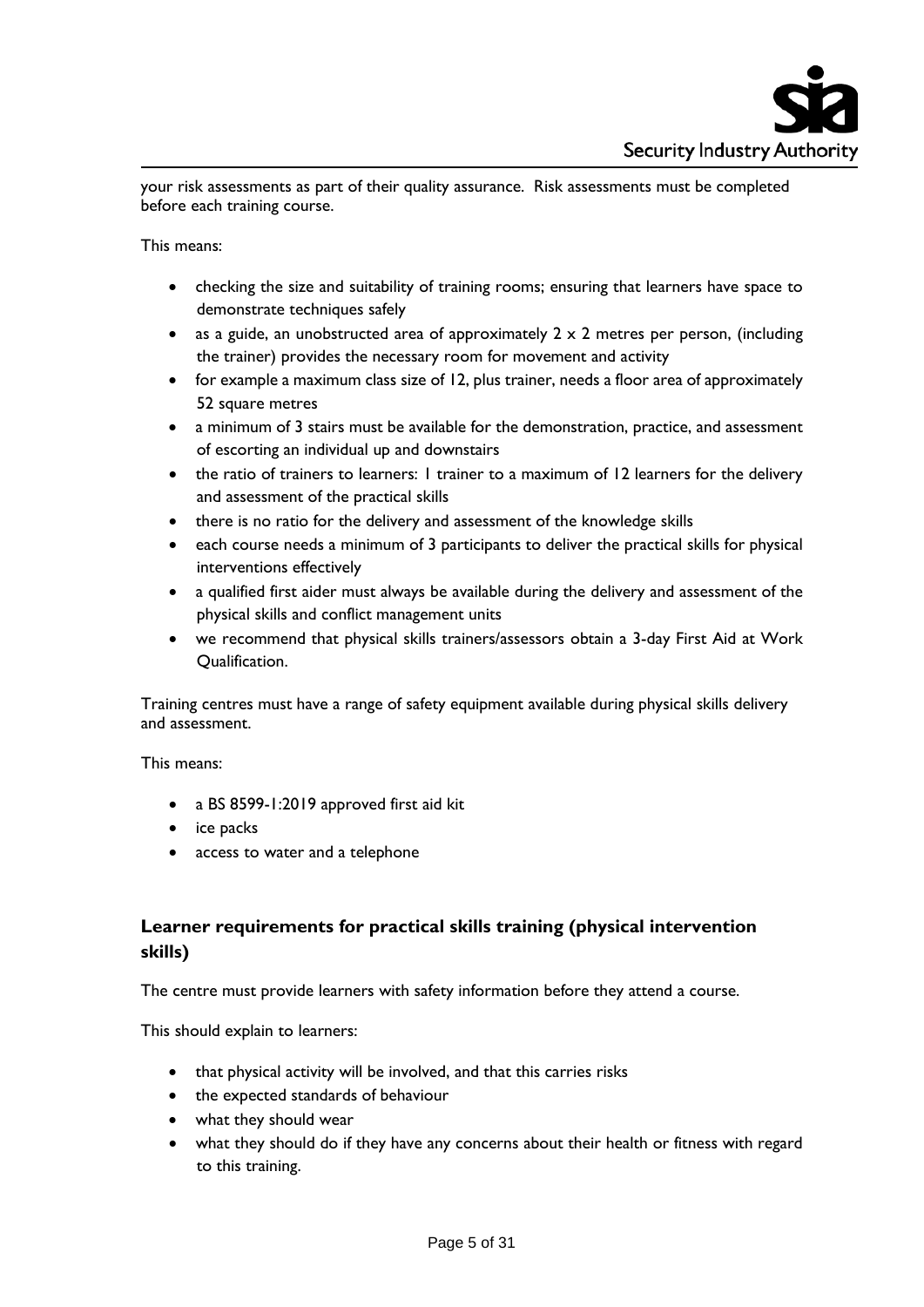Training centres must also ensure that learners sign a declaration to say that they are fit to take part in practical skills training.

# **Additional requirements for the delivery of Level 2 Award for CCTV Operators (Public Space Surveillance) in the Private Security Industry and the Award for CCTV Operators (Public Space Surveillance) in the Private Security Industry (Scotland) at SCQF Level 6**

Training centres must use one of the following to deliver and assess the 'Principles and Practices of Working as a CCTV Operator in the Private Security Industry' course:

- 1. A control room with at least 2 PTZ cameras and associated recording and monitoring equipment.
- 2. A simulated control room environment that is used solely for this purpose during training and assessment.

Centres can conduct the completion of documentation and portfolio creation within a classroom (group) environment.

The practical assessments must take place after the delivery of the following units:

- Principles of Working in the Private Security Industry.
- Principles and Practices of Working as a CCTV Operator in the Private Security Industry.

# **Checking identification**

The training centre must check the learner's identity before assessing them.

Centres must keep a record of the identity documents they review and accept for each learner. These records must be kept for a minimum of 3 years and must be made available for audit purposes. Training centres should make sure they store all data in a way that meets current data protection legislation.

Awarding organisations should confirm to training centres which forms of ID are acceptable. This will reflect our [list of acceptable identity documents](https://www.gov.uk/guidance/apply-for-an-sia-licence#check-you-have-the-right-document)*.*

A learner who does not produce documents to satisfy our ID requirements cannot take any assessments and therefore will not be able to complete the qualification. Anyone in this situation should contact us through their SIA online account to:

- explain why they do not possess the required documents
- tell us what documents they do have

We will assess this evidence on a case-by-case basis.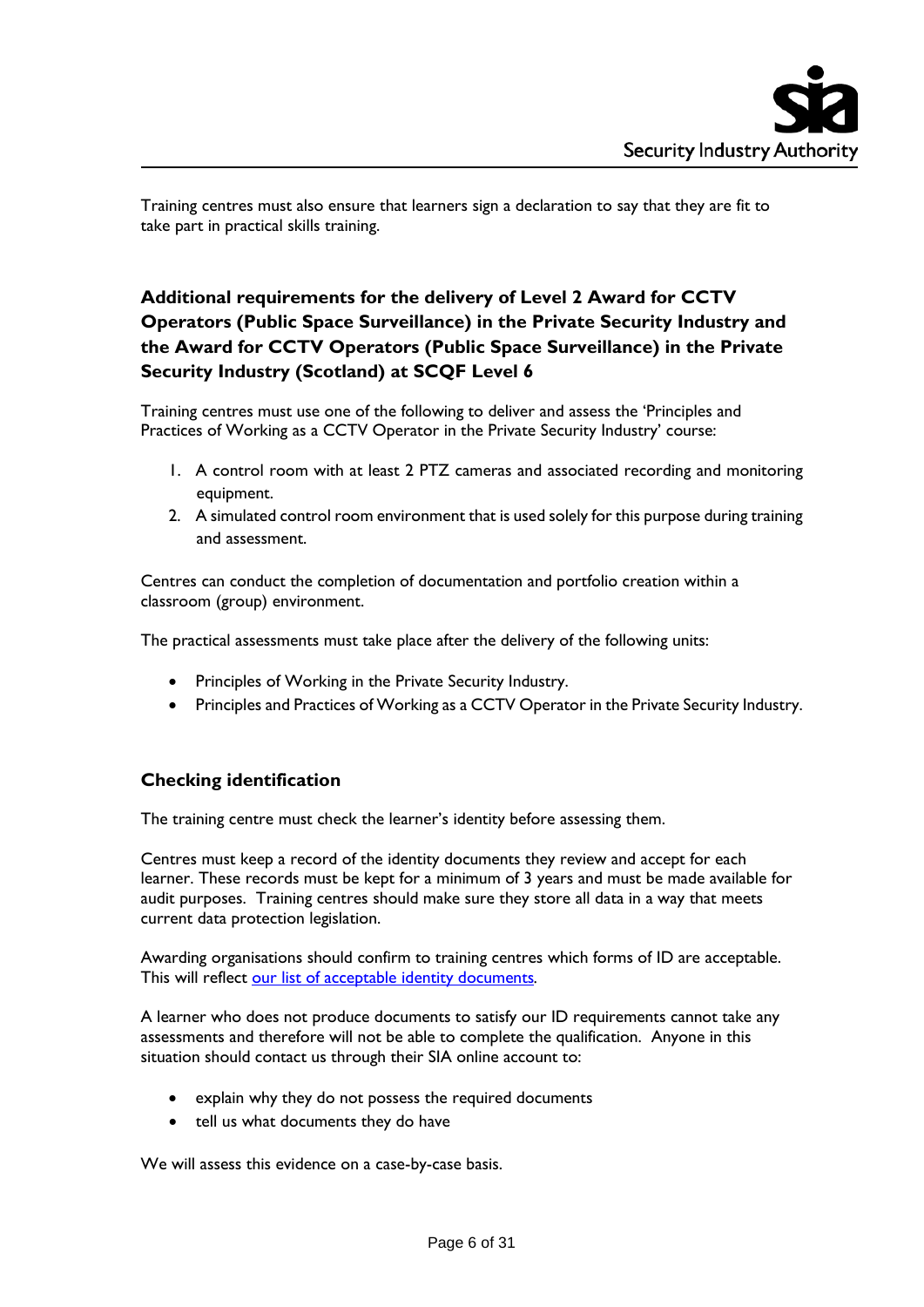

# **Age restrictions for qualifications**

Only those aged 18 or over may hold an SIA licence.

Due to the nature of the work and training, only those over the age of 18 may enrol in cash and valuables in transit, door supervision, and close protection qualifications.

Those aged 16 and 17 may enrol in security officer, CCTV, and vehicle immobilisation qualifications and are exempt from the requirement to video record their practical assessment. In these cases, training centres must provide alternative evidence, such as a transcript. Training centres must make clear to them that they cannot hold a licence until the age of 18.

# **Certification**

We only accept full certification from an SIA approved awarding organisation as evidence of successful achievement of licence-linked qualifications.

# **Audit criteria**

Training centres must allow the SIA/awarding organisations/qualification regulators (and anyone associated with them) to inspect/audit training, delivery, and assessment (including venues) at any time and without notice. The only exception to this may be some cash and valuables in transit (CViT) centres who have special protocols in place.

Each awarding organisation, as part of the process of gaining SIA endorsement, will have made commitments with regard to their quality assurance processes. These include the commitment that every centre is reviewed annually.

We regularly review the quality assurance processes through a range of activities. These include quarterly meetings with all awarding organisations, and twice-yearly quality meetings with individual awarding organisations.

Each awarding organisation will also monitor all training centres regularly as part of their Ofqual/Scottish Qualification Authority/Qualification Wales /Council for Curriculum Education & Assessment. They will do this in accordance with the additional quality measures for both approvals and external quality assurance (EQA) agreed with us.

The awarding organisation can withdraw the approval of trainers and/or training centres if they do not comply with quality assurance processes, which include all the requirements in this document.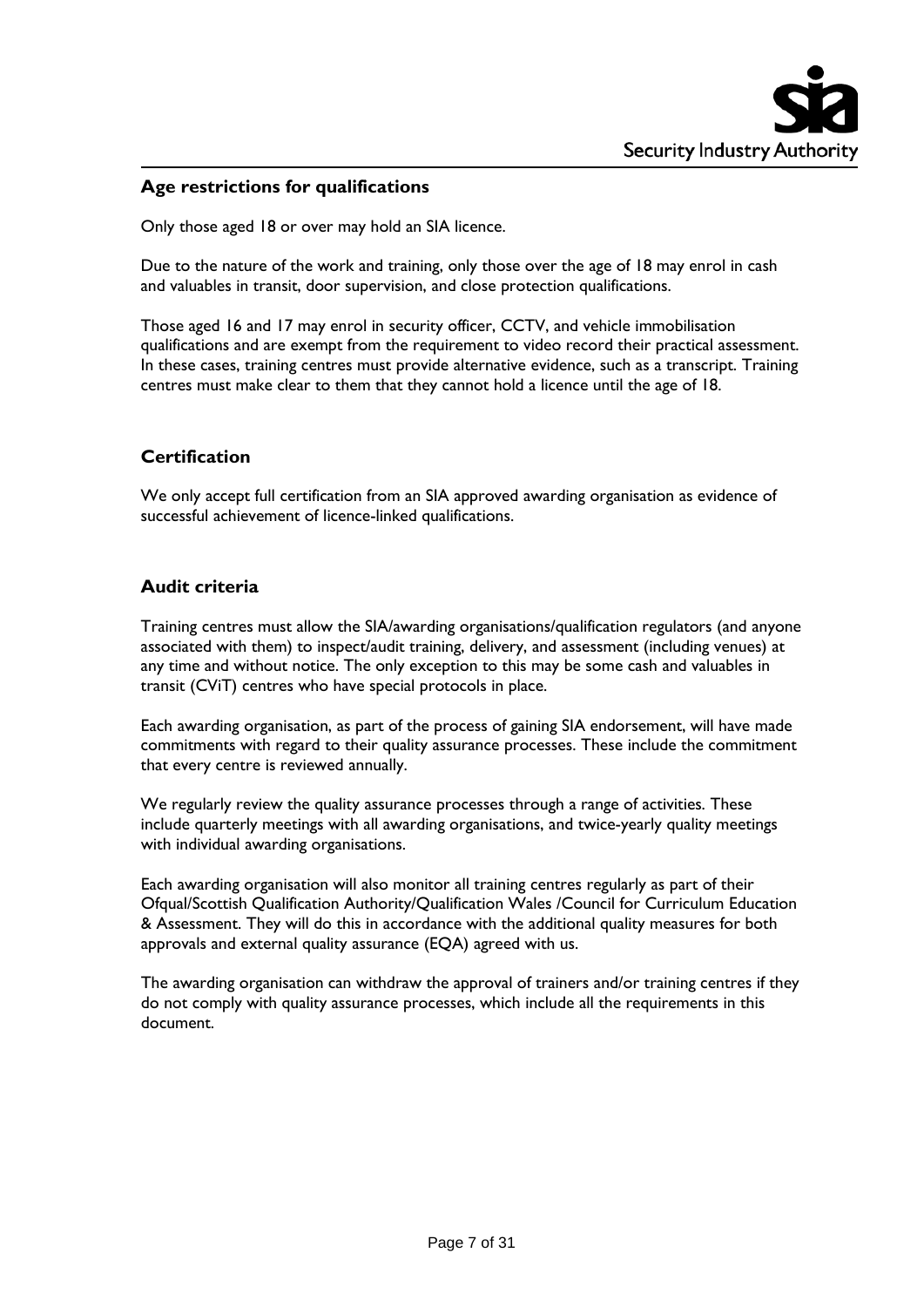

# **Training requirements**

# **Trainer/assessors delivering licence-linked qualifications**

Approved trainers/assessors seeking to deliver licence-linked qualifications must successfully complete a range of formal qualifications. These are detailed below.

All trainers/assessors must have achieved as a minimum:

- 1. Award in Education and Training (Level 3 QCF/RQF) (Level 6 SCQF) or a teaching or training qualification at Level 3 (QCF/RQF) Level 6 (SCQF) (or equivalent or above), which has been accredited by SQA/QCA/Ofqual or validated by a HEI, or equivalent such as:
	- o Level 4 Award in Education and Training (QCF/RQF)
	- o Certificate in Education
	- o Post Graduate Certificate in Education
	- o SVQ/NVQ Levels 3 and 4 in Learning and Development
	- o Scottish Training Qualification for Further Education (TQFE)
	- o PTLLS, CTLLS or DTLLS
	- o Master's in Education
- 2. and A National Counter Terrorism Security Office (NaCTSO) / SIA endorsed counter-terrorism programme such as the ACT (Action Counters Terrorism) Awareness training which must be done every year. *This is not currently required for trainers delivering Close Protection, but it is good practice.*

Assessors must hold any of the following qualifications:

- Level 3 Award in Understanding the Principles and Practices of Assessment (RQF)
- Level 3 Award in Assessing Competence in the Work Environment (RQF)
- Level 3 Award in Assessing Vocationally Related Achievement (RQF)
- A1 Assessing Learners Using a Range of Methods
- D32 Assess Learner Performance
- D33 Assess Learner Using Different sources of Evidence

Or the following unit from an assessor qualification:

Unit 1 Understanding the Principles and Practices of Assessment

Or the following units from a teaching qualification:

- Understanding Assessment in Education and Training unit from a Level 3 Award in Education and Training
- Understand the Principles and Practices of Assessment from a 12 credit Preparing to Teach in the Lifelong Learning Sector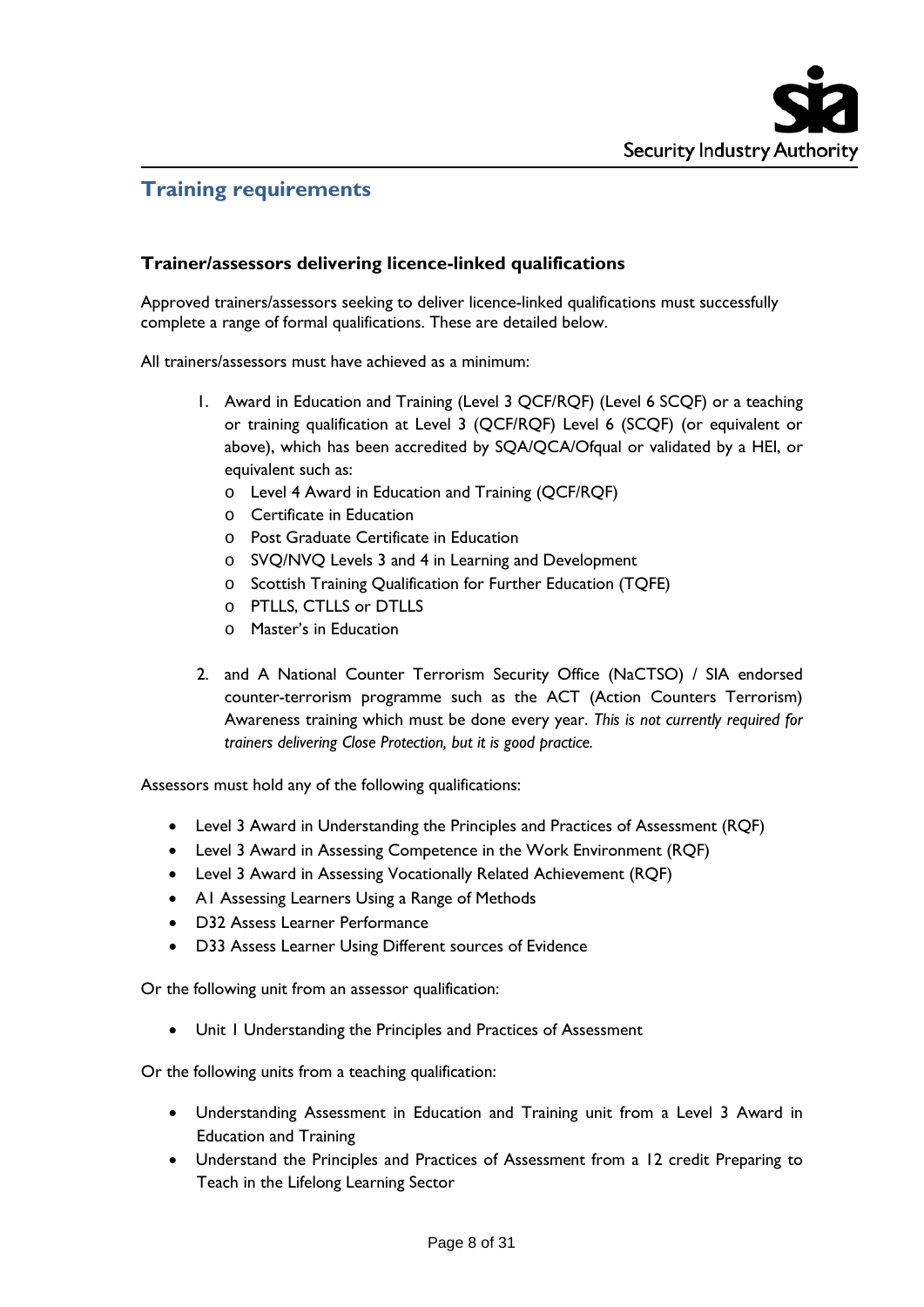

- Principles of Assessment in Lifelong Learning from a 12 credit Preparing to Teach in the Lifelong Learning Sector
- Understanding the Principles and Practices of Assessment from a Level 3 Certificate/Level 4 Diploma in Learning and Development
- Assess Occupational Competence in the Work Environment from a Level 3 Certificate/Level 4 Diploma in Learning and Development
- Assess Vocational Skills, Knowledge and Understanding Level 3 Certificate/Level 4 Diploma in Learning and Development

We expect that in most cases the trainer and the assessor will be the same person. If assessors do not hold any of these qualifications/units, they will have until 30 September 2022 to achieve them.

*An assessor qualification is not required for cash and valuables in transit (CViT) as there are no practical assessments for this sector. It's also not a requirement for trainers delivering close protection until this qualification is re-developed, but it is good practice.*

# **Qualification requirements for internal quality assurers (IQA)**

All those seeking to undertake internal quality assurance activities for licence-linked qualifications must have achieved as a minimum the following:

Internal quality assurer (IQA) to hold any of the following qualifications:

- Level 4 Award in Understanding the Internal Quality Assurance of Assessment Processes and Practices (RQF)
- Level 4 Award in the Internal Quality Assurance of Assessment Processes and Practices (RQF)
- Level 4 Certificate in Leading the Internal Quality Assurance of Assessment Process and Practices (RQF)
- V1 Conduct Internal Quality Assurance of the Assessment Process
- D34 Internally Verify the Assessment Process

Or the following unit from an IQA qualification:

• Unit 2/Unit 4 Understanding the principles and practices of internally assuring the quality of assessment

If IQAs do not hold any of these qualification/units, they will have until 30 September 2022 to achieve one.

*An IQA qualification is not required for CViT as there are no practical assessments for this sector. This is also not a requirement for IQAs delivering Close Protection until this qualification is re-developed, but it is good practice.*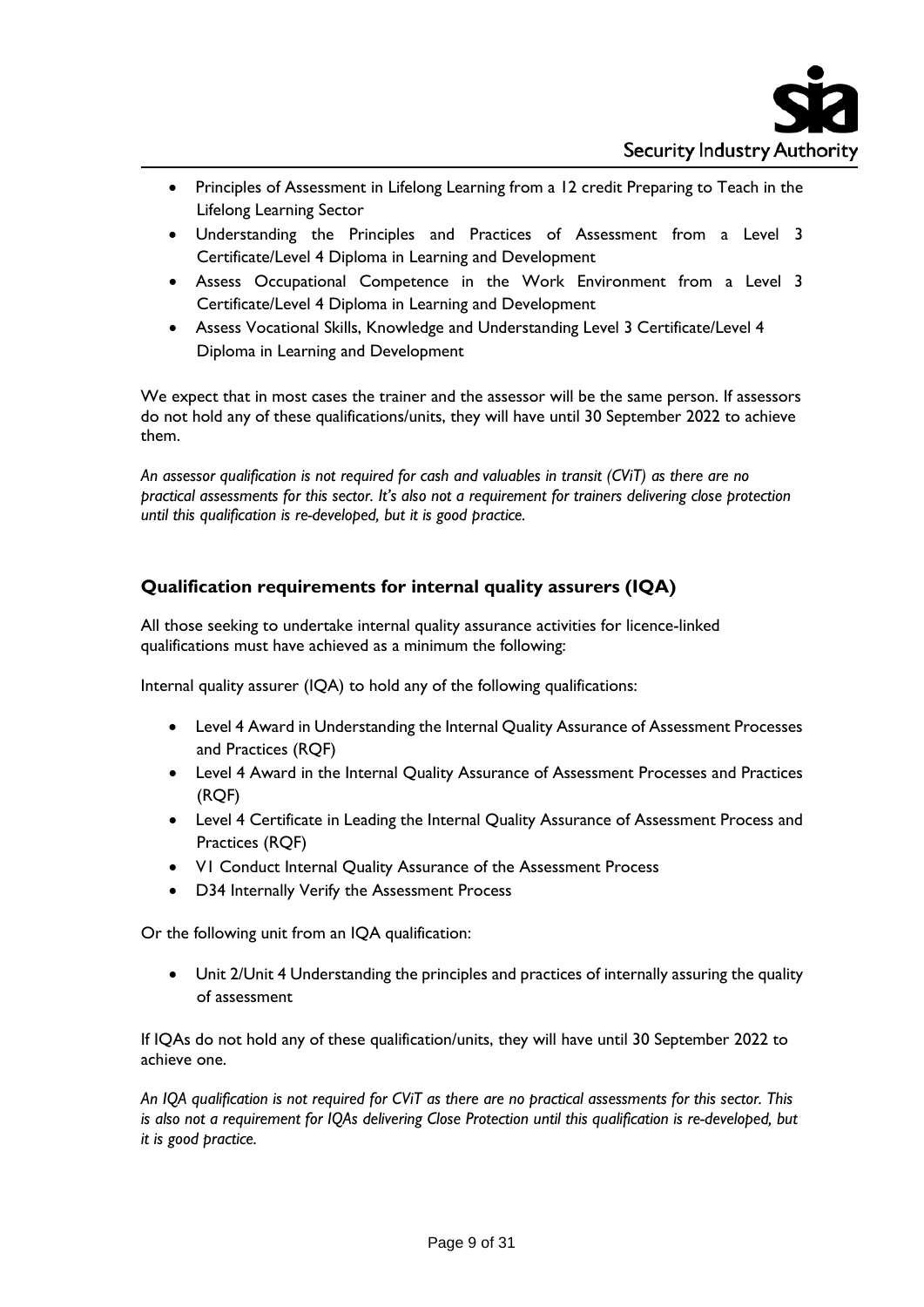

Each centre must have access to at least 1 qualified IQA by 30 September 2022 unless they are only offering the CViT qualification. IQAs should have security sector competence relevant to the area they are quality assuring. They should also be familiar with the course content of the units that they are quality assuring.

Centre personnel who want to check their eligibility can do so by contacting any SIA endorsed awarding organisation.

# **Additional criteria for Application of Conflict Management in the Private Security Industry and Conflict Management within the Private Security Industry units**

All trainers and assessors involved in the delivery of one of the above conflict management units must have done relevant training. Trainers must hold a qualification at NQF/QCF/RQF Level 3 Deliverers of Conflict Management Training.

The IQA does not need to hold a formal conflict management qualification but should have appropriate competence in conflict management. This could come from employment in:

- the armed services
- the police
- the security industry
- the prison service

#### **Occupational competence for approved trainers and assessors**

Trainers and assessors delivering licence-linked qualifications must show that they have the necessary experience, knowledge, and understanding of the sector in which they are providing training.

Awarding organisations require sufficient information about a trainer and assessor's occupational competence for consideration in the approval process. Occupational competence will normally come from working in the private security industry. The awarding organisations may accept other relevant experience, which will be considered on a case-by-case basis. Trainers or assessors do not need to have a current SIA licence.

Other relevant experience could come from employment in:

- the armed services
- the police
- the security industry
- the prison service

The SIA and awarding organisations require trainers and assessors who are new to the sector to have 2 years frontline operational experience in the last 5. This experience must be relevant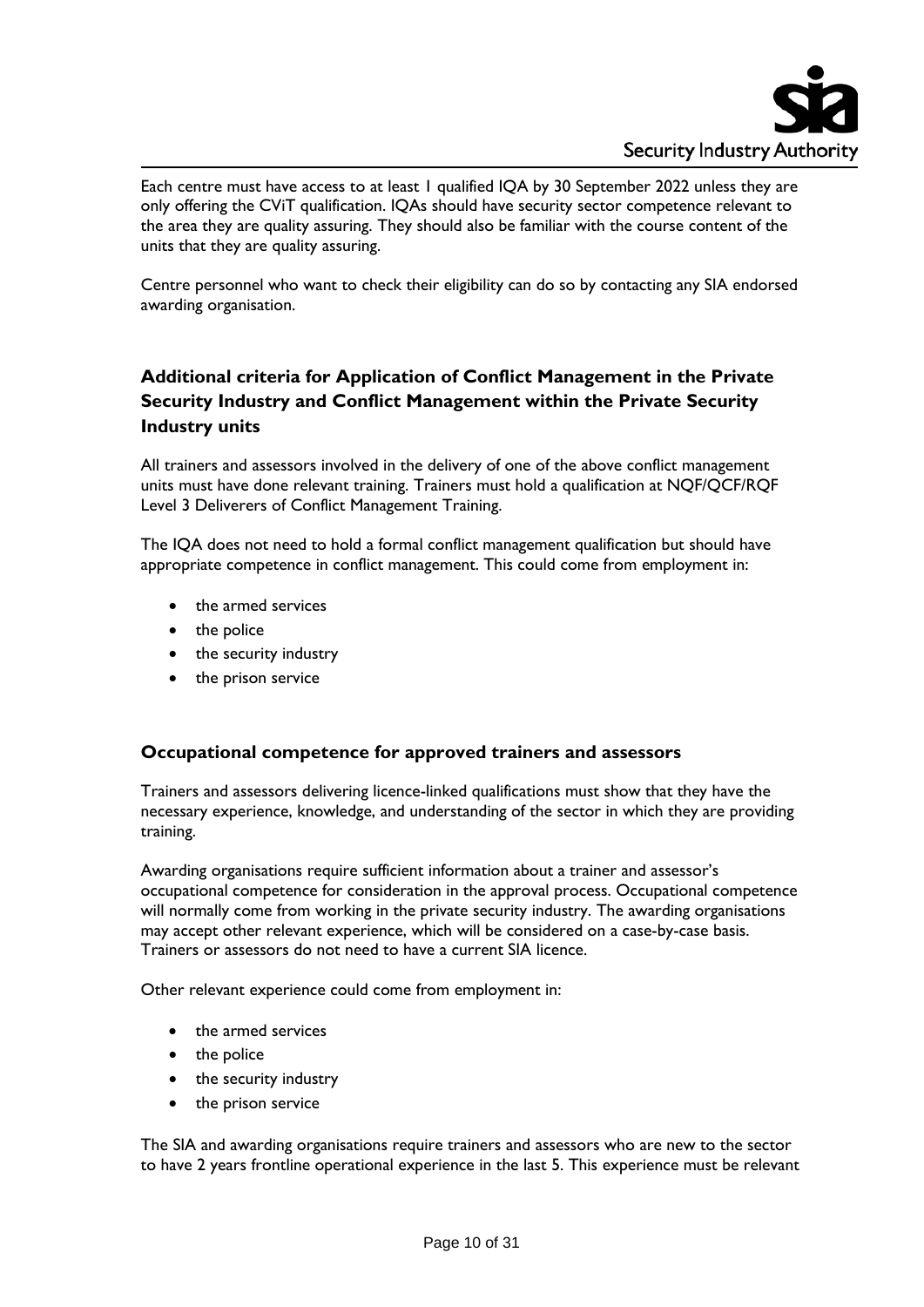

to the qualifications that they are delivering. Close protection will remain as 3 years frontline operational experience in the last 10 until the redeveloped qualification is launched. This operational experience can be achieved from full/part-time/weekend employment and achieved in blocks of employment if it meets the threshold above. The CViT sector will accept 12 months experience in the last three years. 'New to the sector' is defined as this being their first role as a trainer or assessor in the security sector, as identified from their CV.

This experience should have been gained in the UK, although we recognise that some overseas experience in close protection may also be relevant. The awarding organisation will judge this on individual merit.

Existing trainers and assessors must be able to demonstrate evidence of a suitable level of continued professional development (CPD) in their sector. This should include the equivalent of at least 40 hours every year spent in a combination of training, increasing professional knowledge through other means, or working in the industry. Suitable steps could include attendance at relevant conferences and seminars, and continuing work experience in the sector. This CPD record must show that a National Counter Terrorism Security Office (NaCTSO) / SIA-endorsed counter terrorism programme such as the ACT (Action Counters Terrorism) awareness training has been completed on an annual basis.

Training centres are responsible for keeping the CPD information of trainers and assessors. We, and the awarding organisations, reserve the right to spot-check this information for accuracy and quality assurance (QA) purposes. This evidence must be kept for a minimum of 3 years for audit purposes.

# **Additional criteria for Application of Physical Intervention Skills in the Private Security Industry unit**

All trainers delivering and assessing physical intervention skills training for the door supervisor licence-linked qualifications must hold all the following:

- a suitable teaching/training qualification
- a suitable Level 3 qualification in conflict management training
- a Level 3 Award for Deliverers of Physical Intervention Training in the Private Security Industry (QCF/RQF); and
- a current certificate (updated annually) from an approved Level 3 programme provider which details that the trainer is authorised to deliver the skills in the approved Level 2 physical intervention programme. The trainer is responsible for submitting this to the training provider/centre every year for the awarding organisations to check

The IQA does not need a formal qualification in physical intervention but does need to have appropriate competence in physical intervention. This may come from experience in the sector e.g. the private security industry, the armed services, or the police. The SIA and awarding organisations require trainers and assessors new to the sector (i.e. this is their first role as a trainer or assessor in the security sector as identified from their CV) to have 2 years frontline operational experience in the last 5 in the UK, relevant to the qualifications that they are delivering.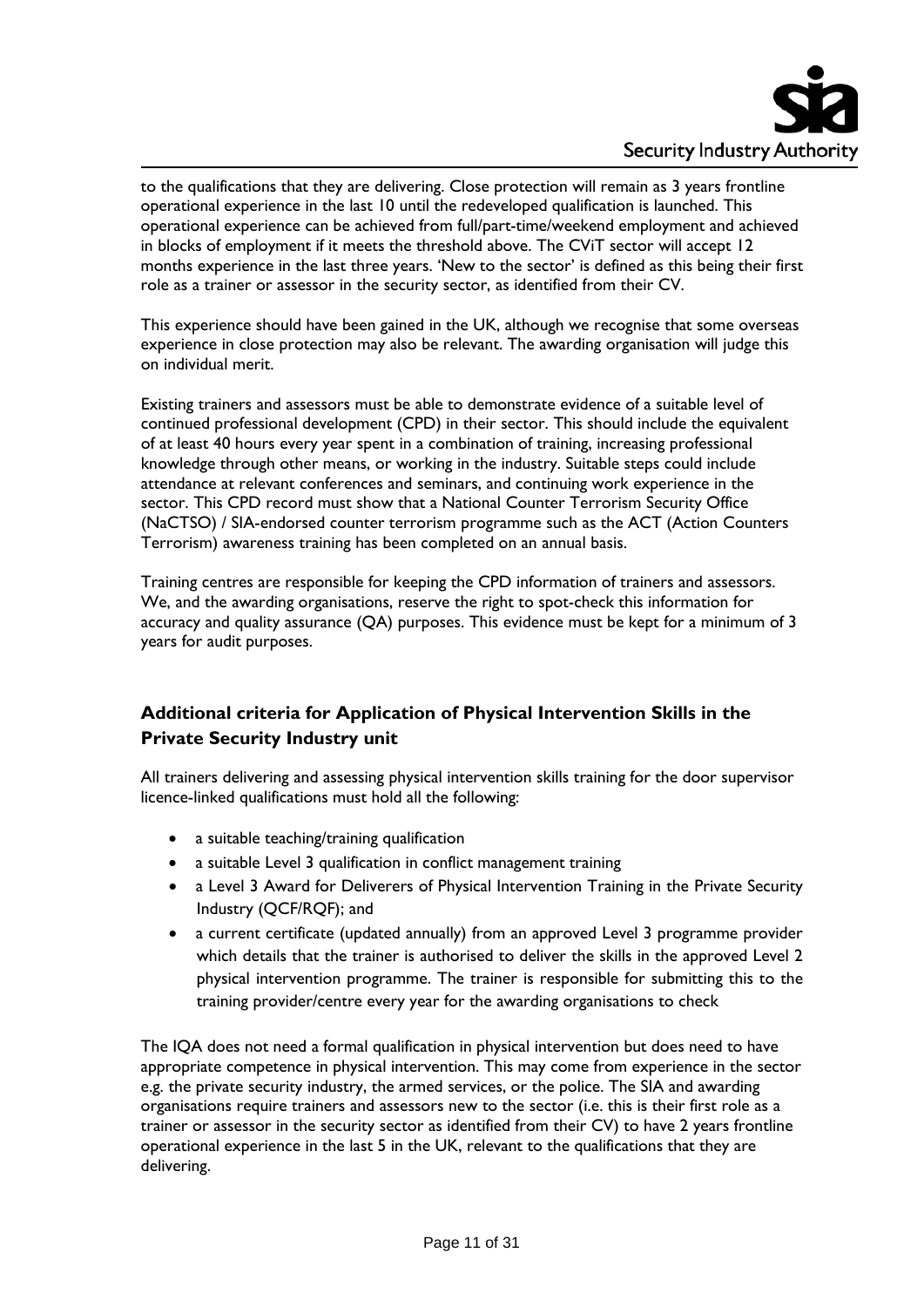Awarding organisations require sufficient information about an IQA's occupational competence. The awarding organisations will consider this on a case-by-case basis.

We may publish additional requirements for trainers as and when they are agreed. Trainers looking to deliver licence-linked qualifications should ensure that they are fully familiar and compliant with the requirements as communicated by the relevant awarding organisation.

# **Rules for the use of physical intervention skills training programmes**

Only those physical intervention skills programmes that appear on the SIA's website can be used to train learners registered for a licence-linked physical intervention unit. These are listed in the '*Physical Intervention Training for Trainers'* list on the ['Teaching SIA licence-linked training](https://www.gov.uk/guidance/teaching-sia-licence-linked-training-courses)  [courses'](https://www.gov.uk/guidance/teaching-sia-licence-linked-training-courses) page. Training centres should check the list on a regular basis.

Only training centres that are approved to offer the Level 2 Award for Door Supervisors in the Private Security Industry qualification may offer this unit as a standalone.

Centres must ensure that learners completing the standalone unit meet at least **one** of the conditions below.

- they hold a current SIA licence in one of the following: door supervision (for refresher training only), security guarding, vehicle immobilising or close protection
- they have the relevant SIA licence-linked certificate / qualification which is under three years old in one of the following: door supervision, security guarding, vehicle immobilising or close protection
- they are a current SIA licence holder who has chosen to complete this as part of their CPD (voluntary upskilling/refresher)
- they are current SIA licence holders who have had conditions added to their licence and must re-take this training as part of the requirement to have this suspension lifted/condition removed

Training centres are responsible for ensuring that all learners who undertake this as a standalone unit meet 1 of these requirements. Centres must also keep and maintain the relevant records.

#### **Order of delivery/assessment of the units**

Learners undertaking the Level 2 Award for Door Supervisors in the Private Security Industry or the Level 2 Award for Security Officers in the Private Security Industry must be trained in the Application of Conflict Management in the Private Security Industry before:

• the practical assessment of Principles of Working as a Security Officer in the Private Security Industry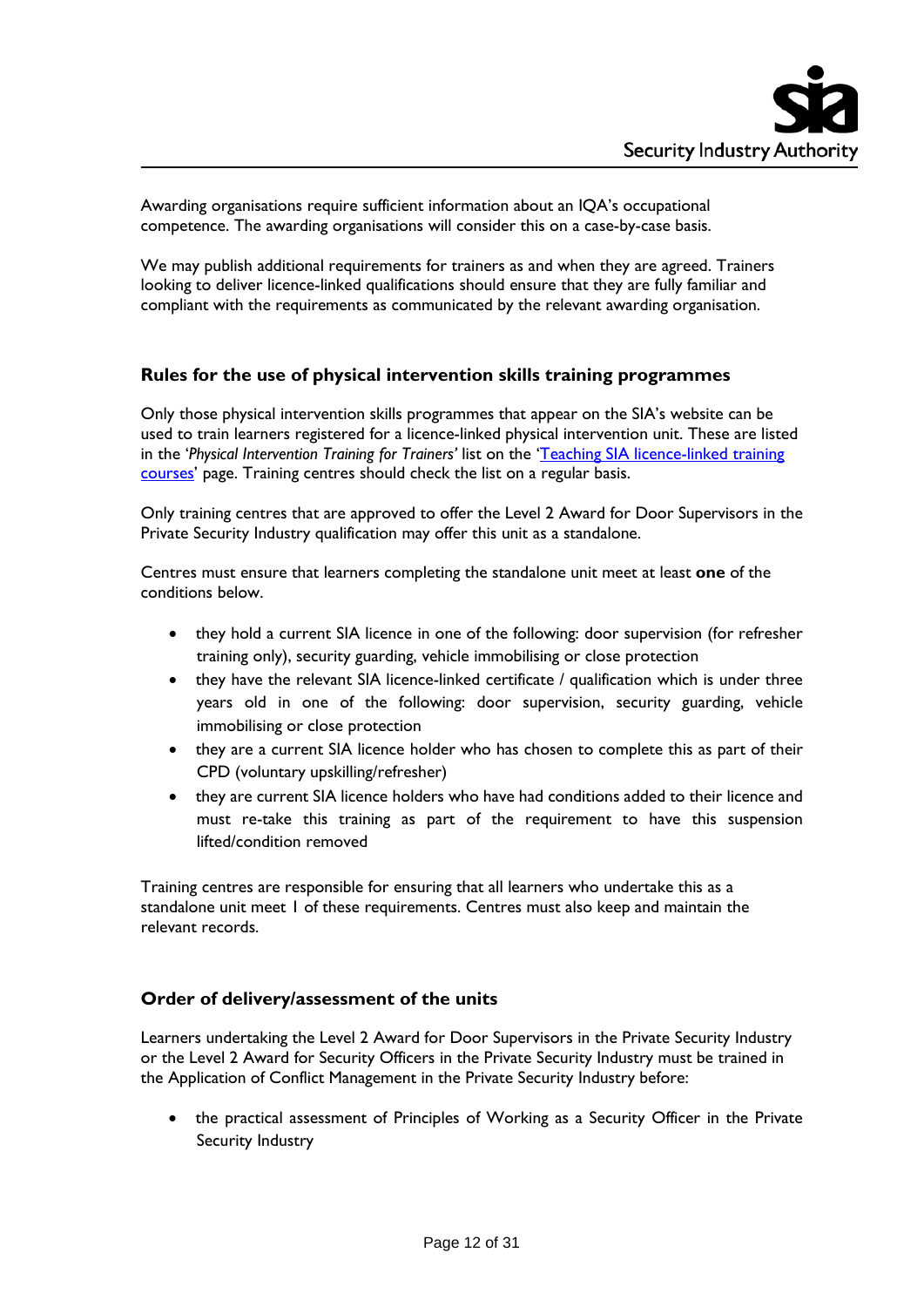

- the practical assessment of Principles of Working as a Door Supervisor in the Private Security Industry
- the delivery of Application of Physical Intervention Skills in the Private Security Industry

The assessment of the Application of Conflict Management in the Private Security Industry unit can be done after the physical intervention has been delivered.

Learners undertaking the CCTV licence-linked qualification must be trained in the following before they undertake the one-to-one CCTV practical assessment:

- Principles of Working in the Private Security Industry
- Principles and Practices of working as a CCTV Operator (Public Space Surveillance) in the Private Security Industry

#### **Reasonable adjustments**

The Equality Act 2010 requires training providers to make 'reasonable adjustments' to enable disabled people to do training and gain qualifications. Awarding organisations expect each training provider to operate a reasonable adjustments policy. This should be appropriate to licence-linked programmes and their assessment.

It is important that training centres are aware that not all learners who are put forward for training and assessment may be eligible to obtain an SIA licence. Physical abilities can be necessary for some jobs, for example, to enable an operative to patrol an area or escort someone who is violent out of a nightclub. You can read our guide for disabled people who wish to work in the private security industry, available from the 'Applying for an SIA licence: [help and guidance'](https://www.gov.uk/government/publications/applying-for-an-sia-licence-help-and-guidance) page of our website.

All cases where reasonable adjustment has been used must be fully documented, made available for external quality assurance and retained for a minimum of 3 years.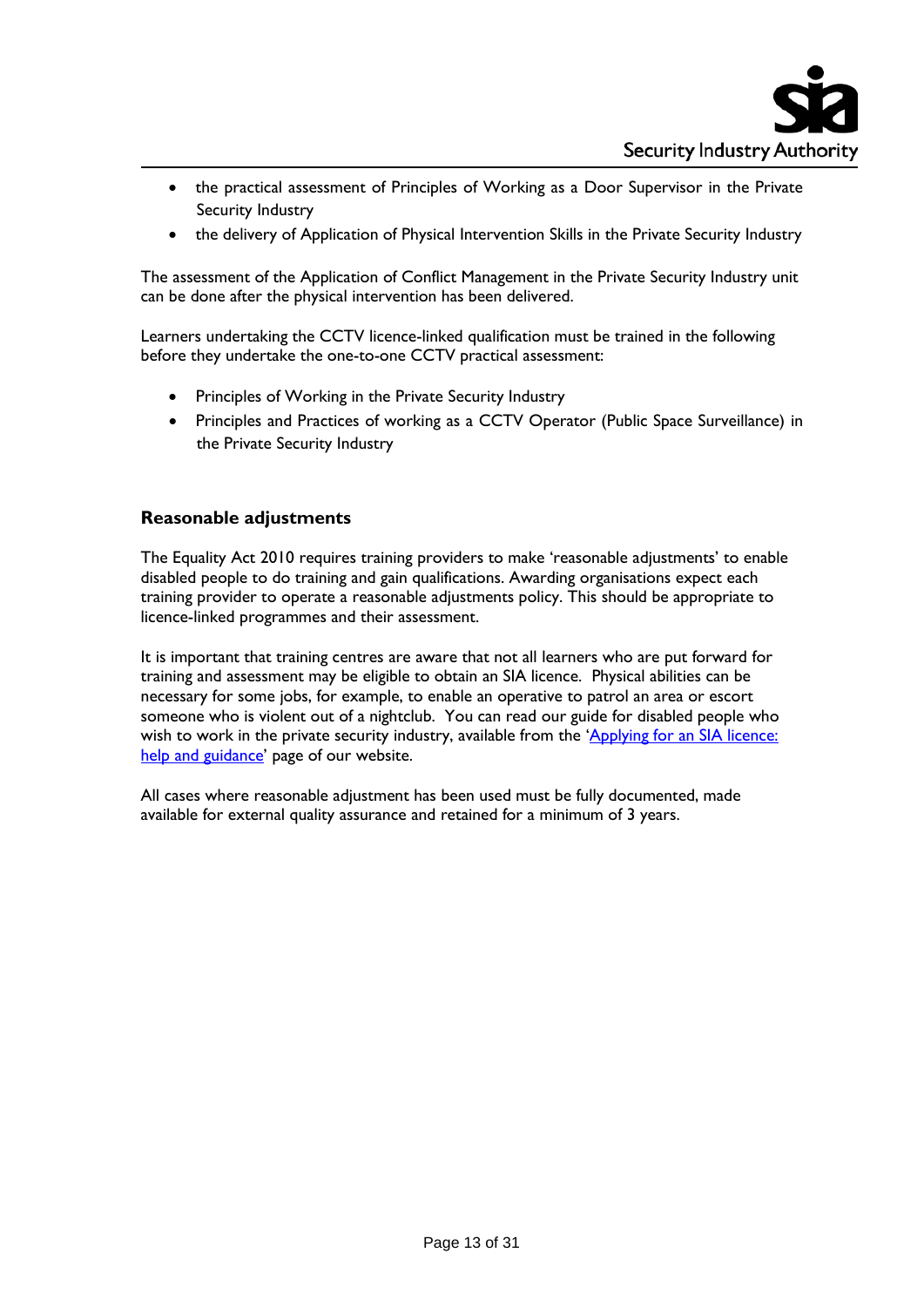

# **Delivery Requirements**

# **Delivery of content specific to the devolved nations (Scotland, Wales, Northern Ireland)**

Learning outcomes and assessment criteria apply across the UK. However, the awarding organisations have provided indicative content that is specific to each of the devolved nations. This content mainly deals with differences between the laws of England and Wales, and those of Scotland and of Northern Ireland. Where the indicative content allows for variations, training providers must deliver content relating to the country in which the learners intend to work.

#### **Legal systems and local laws**

The legal systems of Scotland and Northern Ireland differ from that of England and Wales. These differences are reflected in the delivery of relevant sections of the qualifications. Employers however may not know which version of the qualification an employee has taken, so we advise that operatives and their employers take responsibility for being familiar with the laws and legal system relating to the area in which they work.

# **International delivery of licence-linked qualifications**

Licence-linked qualifications may be delivered outside the UK if an awarding organisation is satisfied that delivery is in line with the UK qualification regulations requirements. Delivery must also be subject to the awarding organisations' standard quality assurance arrangements.

Learners must have the right to work in the UK in order to get an SIA licence.

#### **Conflict management delivery**

When delivering the conflict management module, the following rules apply:

#### **Security Officer**

Training **must** include at least **one** practical scenario from each of the four headings

- Enforcement scenario
- Defusing scenario
- Confronting scenario
- High Risk scenario

#### **Door Supervisor**

Training **must** include at least **one** practical scenario from each of the three headings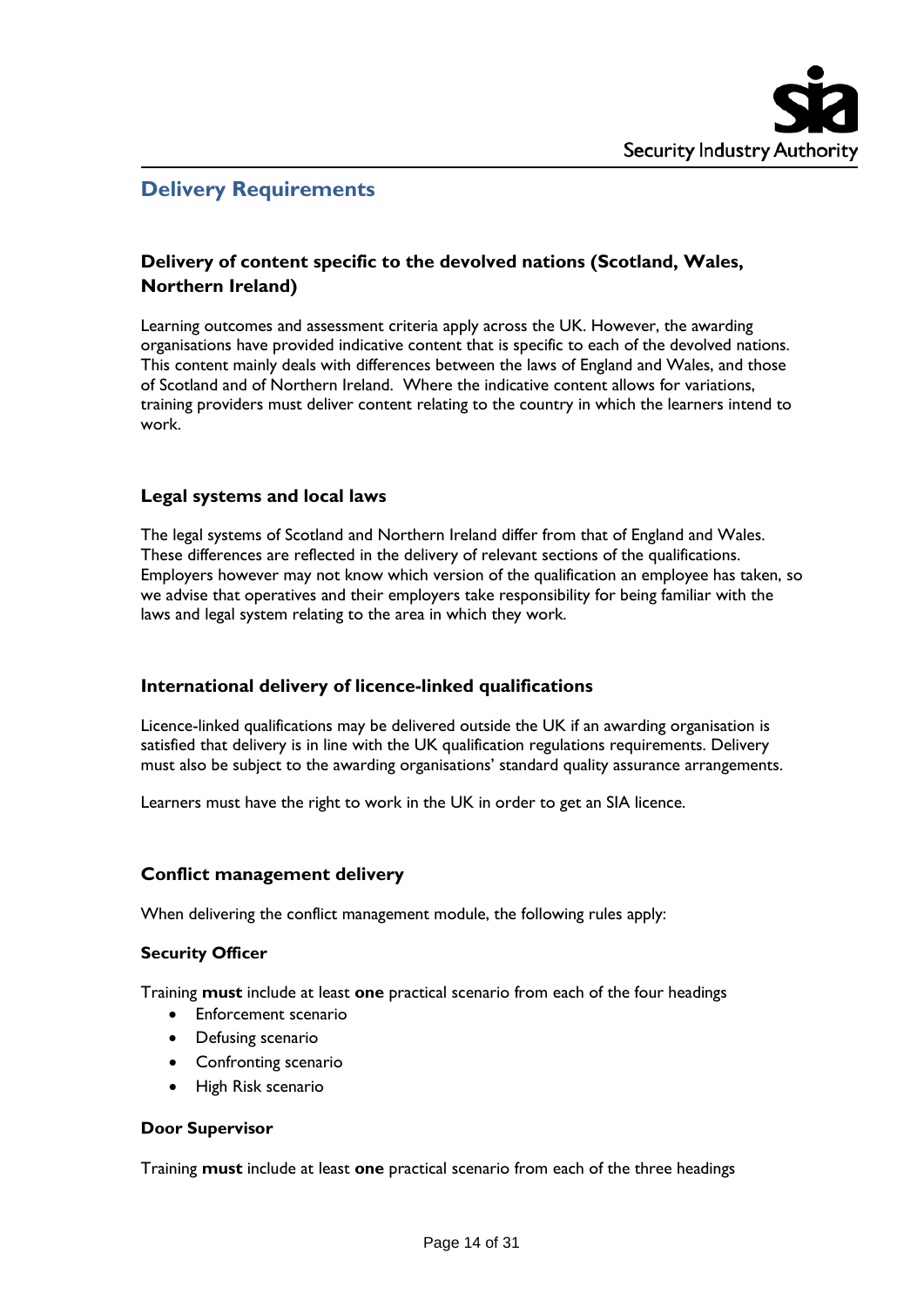

- Refusal scenario
- Rejection scenario
- Incident scenario

#### **Close Protection**

As the Close Protection qualification remains unchanged, centres should continue to use the old conflict management unit. The rules around practical scenarios remain unchanged.

#### **Pre-requisites for learners (including top up)**

#### **English language**

It's essential that security operatives can communicate effectively. They are likely in the course of their work to have to make calls to the emergency services, or to need to resolve conflict.

The centre must ensure that every learner is sufficiently competent in the use of the English and/or Welsh language. All assessment must take place in English and/or Welsh.

Learners should, as a minimum, have language skills in reading, writing, speaking, and listening equivalent to the following:

- a B2 Level qualification on the Home Office's list of recognised English tests and qualifications
- a B2 Common European Framework of Reference for Languages (CEFR)
- an ESOL qualification at (Level 1) on the Ofqual register taken in England, Wales or Northern Ireland
- an ESOL qualification at Scottish Credit and qualifications Framework Level 5 awarded by the Scottish Qualifications Authority (SQA) and taken in Scotland
- Functional Skills Level 1 in English
- SQA Core Skills in Communication at Scottish Credit and qualifications Framework Level 5
- **Essential Skills Wales Communication Level 1**

Training centres must ensure that all learners have sufficient language skills as described above before putting them forward for training and assessment.

Training centres must agree all English/Welsh language assessments that they use with their awarding organisation (AO) as part of their security approval.

Training centres must retain this information for all learners against all four competencies. It should be kept for a minimum of 3 years.

#### **First Aid (Door Supervision and Security Officer)**

From 01 April 2021 learners taking their Door Supervision or Security Officer training for the first time will need to show that they hold a current and valid First Aid or Emergency First Aid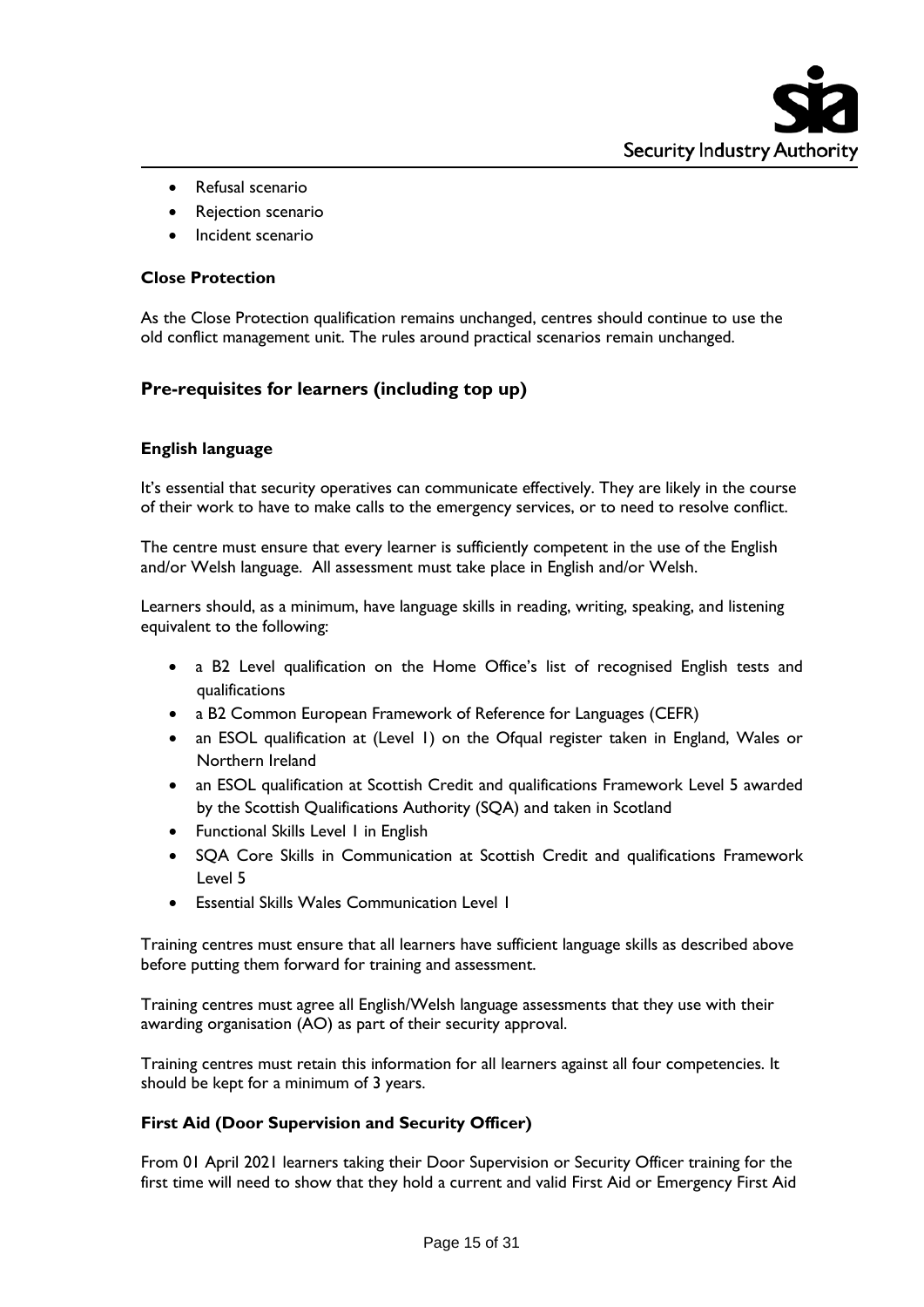

certificate\*. This must meet the requirements of the Health and Safety (First Aid) Regulations 1981. Training centres must confirm that each learner is sufficiently qualified in First Aid or Emergency First Aid.

Learners should, as a minimum, have achieved an Emergency First Aid at Work qualification covering the following outcomes:

- understand the role of the first aider, including:
	- o the importance of preventing cross-infection
		- o the need for recording incidents and actions
		- o use of available equipment
- assess the situation and circumstances in order to act safely, promptly, and effectively in an emergency
- administer first aid to a casualty who is unconscious (including seizure)
- administer cardiopulmonary resuscitation and use of an automated external defibrillator
- administer first aid to a casualty who is choking
- administer first aid to a casualty who is wounded and bleeding
- administer first aid to a casualty who is suffering from shock
- provide appropriate first aid for minor injuries (including small cuts, grazes and bruises, minor burns and scalds, small splinters)

Learners should present their First Aid or Emergency First Aid certificate\* to their training provider before they start training. This certificate\* must be valid for at least 12 months from the course start date.

Centres are responsible for checking the learner's First Aid certificate, and for keeping records of how a learner meets this requirement.

Training centres must retain this information for a minimum of 3 years,

\*Training centres are permitted to deliver suitable First Aid qualifications together with security qualifications as part of a training package. Learners must complete and pass all First Aid training before starting the security training.

*Learners undertaking a Cash and Valuables in Transit (CViT), Vehicle Immobilisation, or CCTV qualification do not need to hold any First Aid qualifications.*

#### **First Aid (Close Protection)**

Training centres must confirm that each learner has a valid Level 3 (RQF/QCF) Level 6 (SQF) 3-day full First Aid qualification before they can begin any close protection training.

Training centres are permitted to deliver suitable First Aid qualifications together with the close protection qualification as part of a training package. Learners must complete and pass all First Aid training before starting the close protection training. Acceptable First Aid qualifications include:

• Level 3 (RQF/QCF) Level 6 (SCQF) First Aid at Work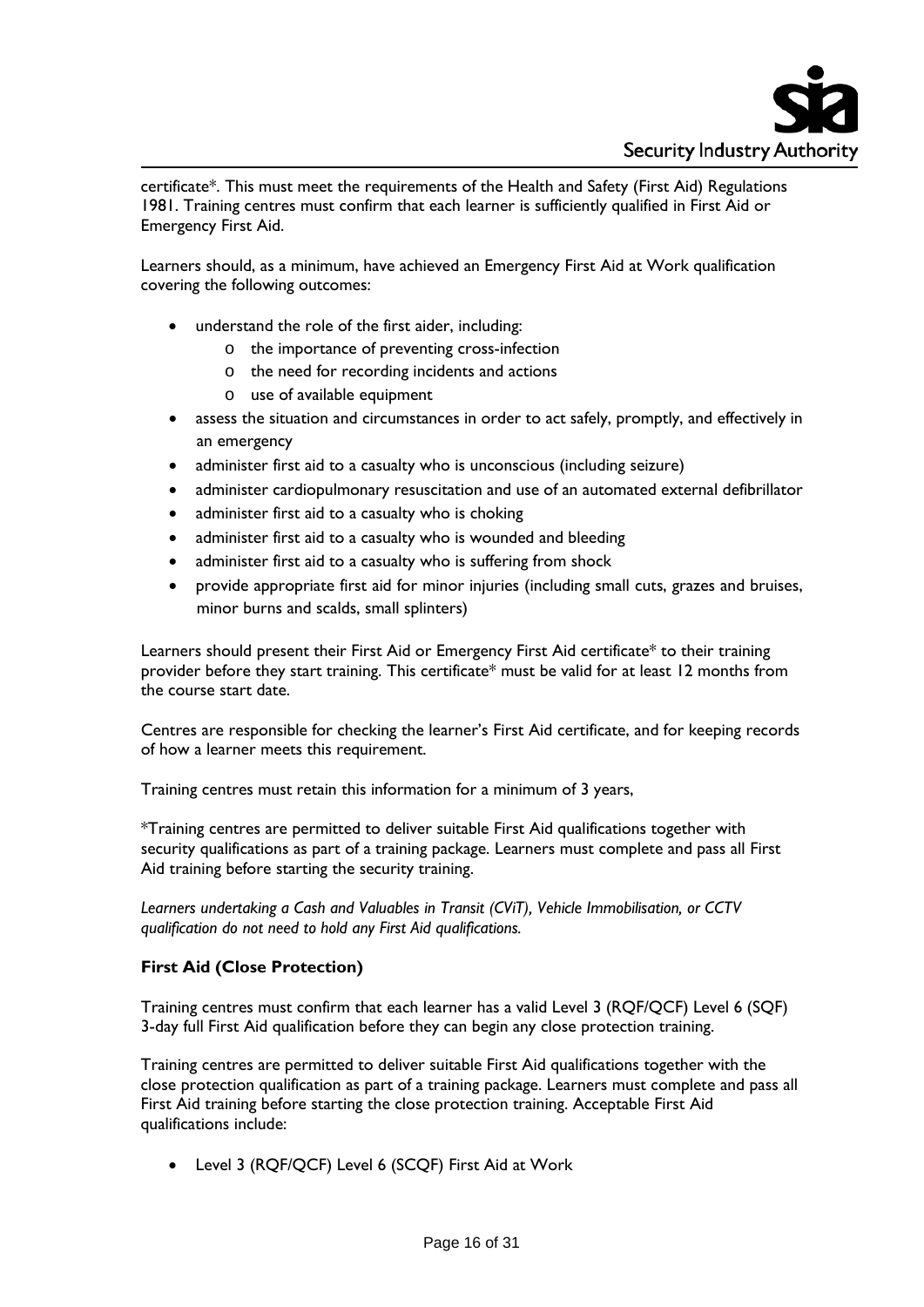

- Level 3 (RQF/QCF) Level 6 (SCQF) First Person on Scene
- Level 3 (RQF/QCF) Level 6 (SCQF) First Response Emergency Care
- Level 3 (RQF) Level 6 (SCQF) First Aid Response

Training centres must confirm that each learner holds a valid First Aid certificate. It must comply with the following requirements, which have been taken directly from the Health and Safety Executive's guidance document:

#### **Certificates**

Do the certificates issued to students assessed as competent contain the name of the training organisation, the title of the qualification (eg FAW or EFAW), reference to the Health and Safety (First-Aid) Regulations 1981, the date of issue and confirmation the certificate is valid for three years? (If training is neither FAW nor EFAW the certificate should also list the learning outcomes of the syllabus on which candidates have been assessed.)

Learners should present their valid First Aid certificate to their training provider before they start training. If the learner does not have a recognised First Aid qualification but can demonstrate an appropriate job role at or above the required level (e.g. paramedic) they need to provide evidence of this to the centre before being allowed on the course.

This is in addition to the minimum 139.5 hours knowledge and practical skills training.

Centres are responsible for checking the learner's First Aid certificate, and for keeping records of how a learner meets this requirement.

Training centres must retain this information for a minimum of 3 years.

#### **Standard delivery times for units in licence-linked qualifications**

'Contact time' is defined as time when the learner is in the same room as the trainer or invigilator and is receiving training or undertaking assessment. More details can be found in the annexes of this document. This time does not include:

- any breaks in the delivery of the course.
- assessing English language skills.
- an induction / course registration / checking ID / other course administration

Each day should not involve more than 8 hours of contact time (except for Close Protection).

Training centres must keep detailed registers that include start/end/break times of training for each day. Learners must sign these daily. They should include a record of any late arrivals/early leavers and how these learners made up the required hours which they missed. These must be kept for audit purposes. Training centres must keep this information for a minimum of three years.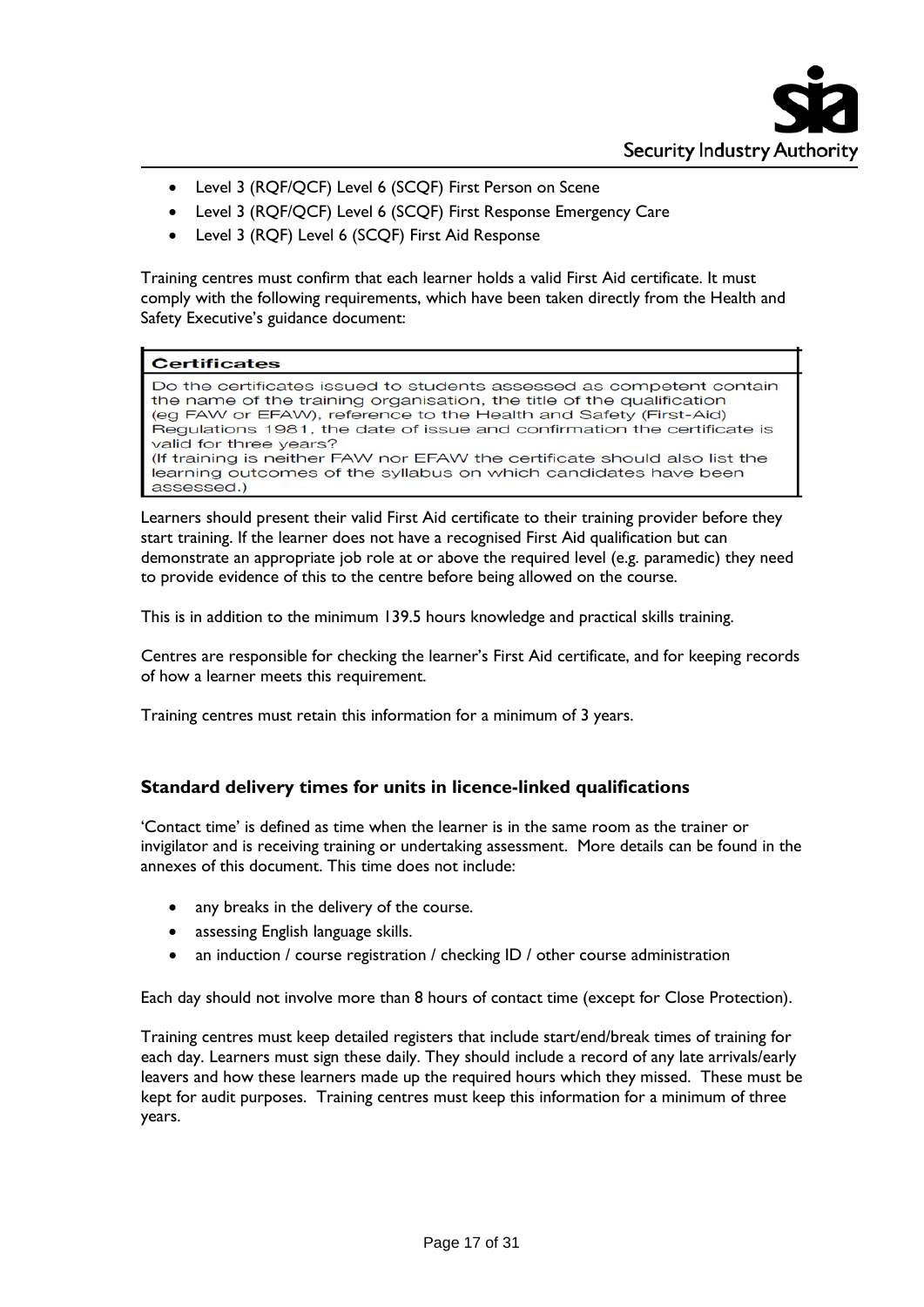# **Use of self-study**

Awarding organisations and the SIA recognise that can be completed through self-study.

If a centre wants to use self-study, they must tell their awarding organisation first. The centre must detail each of the following within their quality management processes:

- the areas of learning delivered by self-study
- the method of self-study to be used
- the number of hours to be covered by the self-study material
- a robust and auditable method for determining that learners have undertaken the selfstudy

The materials used must clearly show learners how many hours of learning they are expected to undertake. They must be given sufficient time to allow its completion before their course begins. The centre must check during training to ensure that appropriate learning has taken place. This will be checked through the awarding organisations' external quality assurance processes.

Self-study material must be kept for a minimum of 3 years and may be used to deliver:

• up to 8 hours of Principles of Working in the Private Security Industry (PWPSI)

#### **Learning Outcome that can be delivered via self-study**

- **LO1**: Know the main characteristics and purposes of the private security industry (**2 hours)**
- **LO2**: Understand legislation as it applies to a security operative **(2 hours)**
- **LO4**: Understand the importance of safe working practices **(2 hours)**
- **LO5**: Understand fire procedures in the workplace **(1 hour)**
- **LO11**: Understand good practice for post incident management **(1 hour)**
	- up to 3 hours of Level 2 Award for Cash and Valuables in Transit (CViT) Operatives in the private security industry

| Unit                                     | Learning Outcome that can be delivered<br>via self-study |
|------------------------------------------|----------------------------------------------------------|
| Principles of Cash and Valuables in      | LOI: Understand the main characteristics of the          |
| Transit (CViT) in the private security   | <b>CViT Industry</b>                                     |
| industry (1 hour)                        | LO6: Understand legislation as it applies to the         |
|                                          | CViT role                                                |
| Principles of Working as a Cash and      | LO6: Understand UK and EU transport                      |
| Valuables in Transit Operative (CViT) in | legislation relevant to drivers of CViT vehicles         |
| the Private Security Industry (2 hours)  | LO7: Understand documentation requirements               |
|                                          | during CViT collection and delivery                      |

• up to 2 hours of Principles of Using Equipment as a Door Supervisor in the Private Security Industry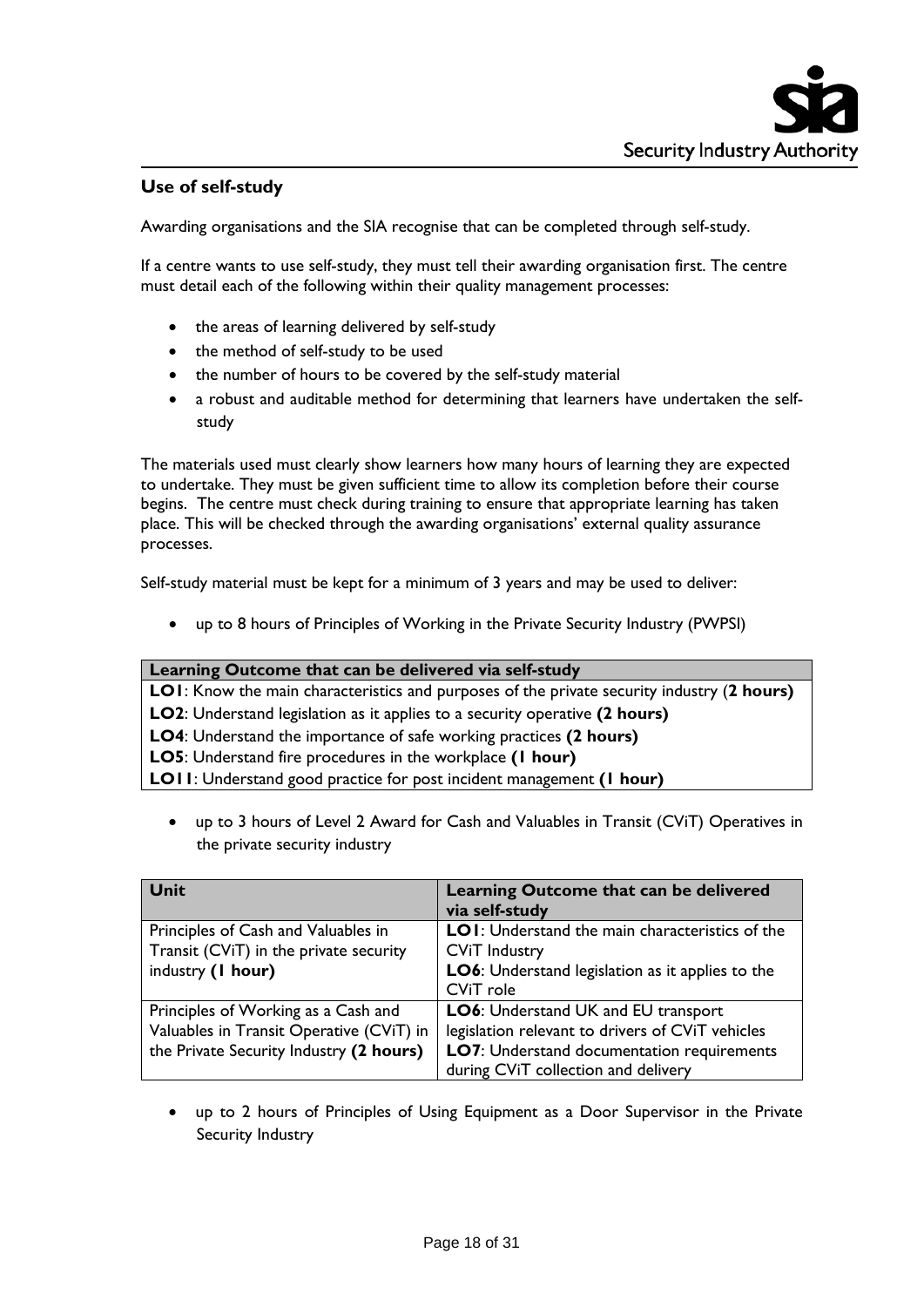

### **Learning Outcome that can be delivered via self-study**

**LO1**: Know how to use equipment relevant to a door supervisor **(1.5 hours)**

- **LO2**: Know what actions to take in relation to global (or critical) incidents **(0.5 hours)**
	- up to 0.5 hours of Principles of Minimising Personal Risk for Security Officers in the Private Security Industry

# **Learning Outcome that can be delivered via self-study**

**LO2**: Know what actions to take in relation to global (or critical) incidents **(0.5 hours)**

Suitable methods of self-study include prepared, high quality:

- on-line learning materials or courses that the learner must navigate
- workbooks that the learner must work through and complete
- learning materials that the learner can use to cover specified areas of content

# **Delivery hours for licence-linked qualifications**

| <b>Minimum</b><br>number of<br>days |  |
|-------------------------------------|--|
|                                     |  |
| 3 days                              |  |
|                                     |  |
|                                     |  |
| 4 days                              |  |
|                                     |  |
|                                     |  |
|                                     |  |
|                                     |  |
|                                     |  |
|                                     |  |
|                                     |  |
|                                     |  |
|                                     |  |
|                                     |  |
|                                     |  |
|                                     |  |
| 12 days                             |  |
|                                     |  |
| 4 days<br>6 days<br>3 days          |  |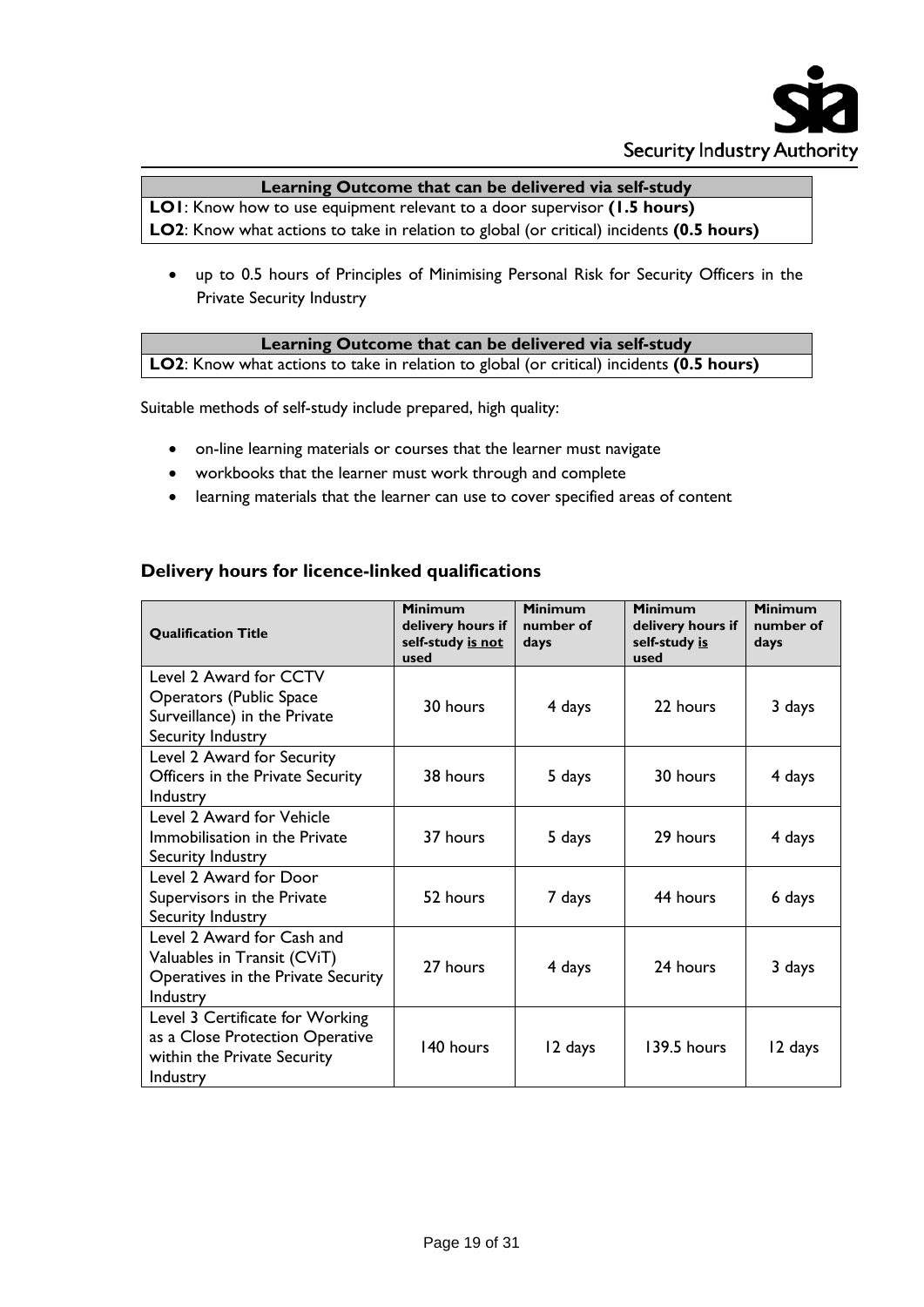# **Delivery hours for top up qualifications**

| <b>Qualification Title</b>                                                          | <b>Minimum</b><br>delivery hours if<br>self-study is not<br>used | <b>Minimum</b><br>number of<br>days | <b>Minimum</b><br>delivery hours if<br>self-study is<br>used | <b>Minimum</b><br>number of<br>days |  |
|-------------------------------------------------------------------------------------|------------------------------------------------------------------|-------------------------------------|--------------------------------------------------------------|-------------------------------------|--|
| Level 2 Award for Door<br>Supervisors in the Private<br>Security Industry (Top up)  | 17 hours                                                         | 3 days                              | 15 hours                                                     | 2 days                              |  |
| Level 2 Award for Security<br>Officers in the Private Security<br>Industry (Top up) | 4 hours                                                          | $\frac{1}{2}$ Day                   | 3.5 hours                                                    | $\frac{1}{2}$ Day                   |  |

# **Assessing individual units**

Each awarding organisation will provide suitable mechanisms for assessment of the qualifications. All awarding organisations have agreed all test specifications for each assessment. The tables below detail the minimum agreed test specification standards. Multiple choice questions (MCQs) must contain a minimum of four options for learners to choose from.

All knowledge and practical assessment evidence (including visual recordings) must be retained for a minimum of 3 years for audit purposes. All internal assessments must be internally quality assured and are subject to external quality assurance.

These rules apply to the units in use in England, Wales, Northern Ireland, and Scotland.

The ratio of trainers to learners should be 1 trainer to a maximum 12 learners for units where there is an assessment of practical skills. Each learner must be assessed individually when undertaking the practical demonstrations.

| <b>Unit title</b>                                                                     | Knowledge assessment                                                                                       | <b>Practical assessment</b>                                                                           |
|---------------------------------------------------------------------------------------|------------------------------------------------------------------------------------------------------------|-------------------------------------------------------------------------------------------------------|
| Principles of Working<br>in the Private Security<br>Industry                          | Externally set and marked<br>MCQ exam made up of 72<br>questions (110 minutes)<br>Pass mark $= 70\%$       | Externally set, internally assessed<br>activity based on the completion of an<br>evidential statement |
| Principles of Working<br>as a Security Officer in<br>the Private Security<br>Industry | <b>Externally set and marked</b><br>MCQ exam made up of 60<br>questions (90 minutes)<br>Pass mark $= 70\%$ | Externally set, internally assessed<br>observation of searching with<br>observation sheet<br>and      |
|                                                                                       |                                                                                                            | Externally set and internally assessed<br>observation of using communications<br>devices              |
|                                                                                       |                                                                                                            | The practical assessment for each<br>learner must be visually recorded and                            |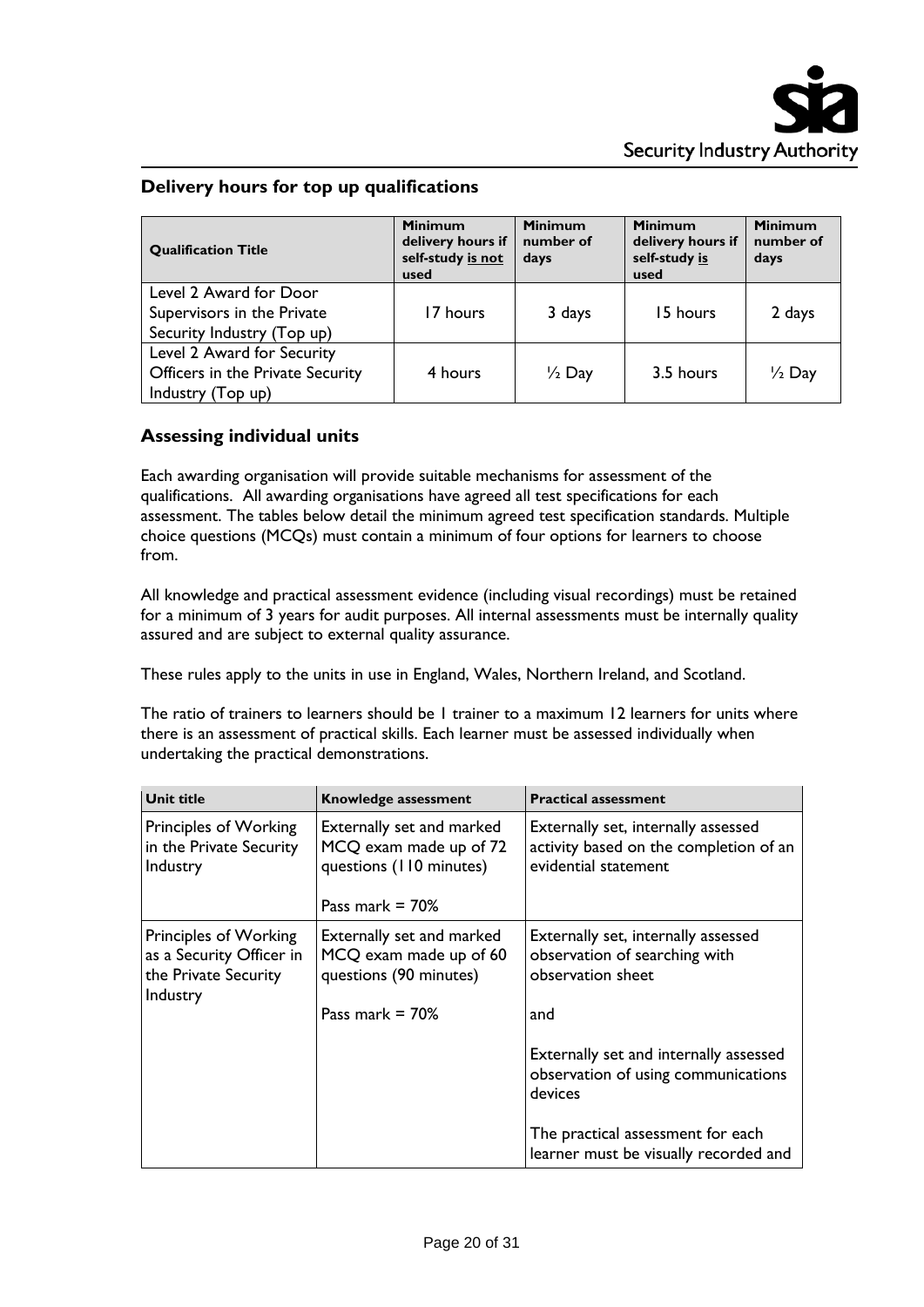

| Unit title                                                                                                           | Knowledge assessment                                                                               | <b>Practical assessment</b>                                                                                                       |
|----------------------------------------------------------------------------------------------------------------------|----------------------------------------------------------------------------------------------------|-----------------------------------------------------------------------------------------------------------------------------------|
|                                                                                                                      |                                                                                                    | should take approximately 15 minutes<br>per learner                                                                               |
|                                                                                                                      |                                                                                                    | Pass mark = $100\%$                                                                                                               |
| <b>Principles and Practices</b><br>of Working as a CCTV<br>Operator in the Private<br>Security Industry              | Externally set and marked<br>MCQ exam made up of 40<br>questions (60 minutes)                      | Externally set and internally assessed<br>practical CCTV scenario with<br>portfolio and observation sheet                         |
|                                                                                                                      | Pass mark $= 70\%$                                                                                 | The practical assessment and portfolio<br>completion should take approximately<br>25 minutes per learner                          |
|                                                                                                                      |                                                                                                    | Pass mark $= 100\%$                                                                                                               |
|                                                                                                                      |                                                                                                    | and                                                                                                                               |
|                                                                                                                      |                                                                                                    | Externally set and internally assessed<br>workbook                                                                                |
|                                                                                                                      |                                                                                                    | Pass mark $= 80\%$ for the short answer<br>element of workbook                                                                    |
| Principles of Working<br>as a Door Supervisor in<br>the Private Security<br>Industry                                 | Externally set and marked<br>MCQ exam made up of 50<br>questions (75 minutes)                      | Externally set, internally assessed<br>observation of searching with<br>observation sheet                                         |
|                                                                                                                      | Pass mark $= 70%$                                                                                  | and                                                                                                                               |
|                                                                                                                      |                                                                                                    | Externally set and internally assessed<br>observation of using communications<br>devices                                          |
|                                                                                                                      |                                                                                                    | The practical assessment for each<br>learner must be visually recorded and<br>should take approximately 15 minutes<br>per learner |
|                                                                                                                      |                                                                                                    | Pass mark $= 100\%$                                                                                                               |
| Principles of Cash and<br>Valuables in Transit<br>(CViT) in the Private<br>Security Industry                         | Externally set and marked<br>MCQ exam made up of 40<br>questions (60 minutes)<br>Pass mark $= 70%$ | N/A                                                                                                                               |
| Principles of Working<br>as Cash and Valuables<br>in Transit Operative<br>(CViT) in the Private<br>Security Industry | Externally set and marked<br>MCQ exam made up of 40<br>questions (60 minutes)<br>Pass mark $= 70%$ | N/A                                                                                                                               |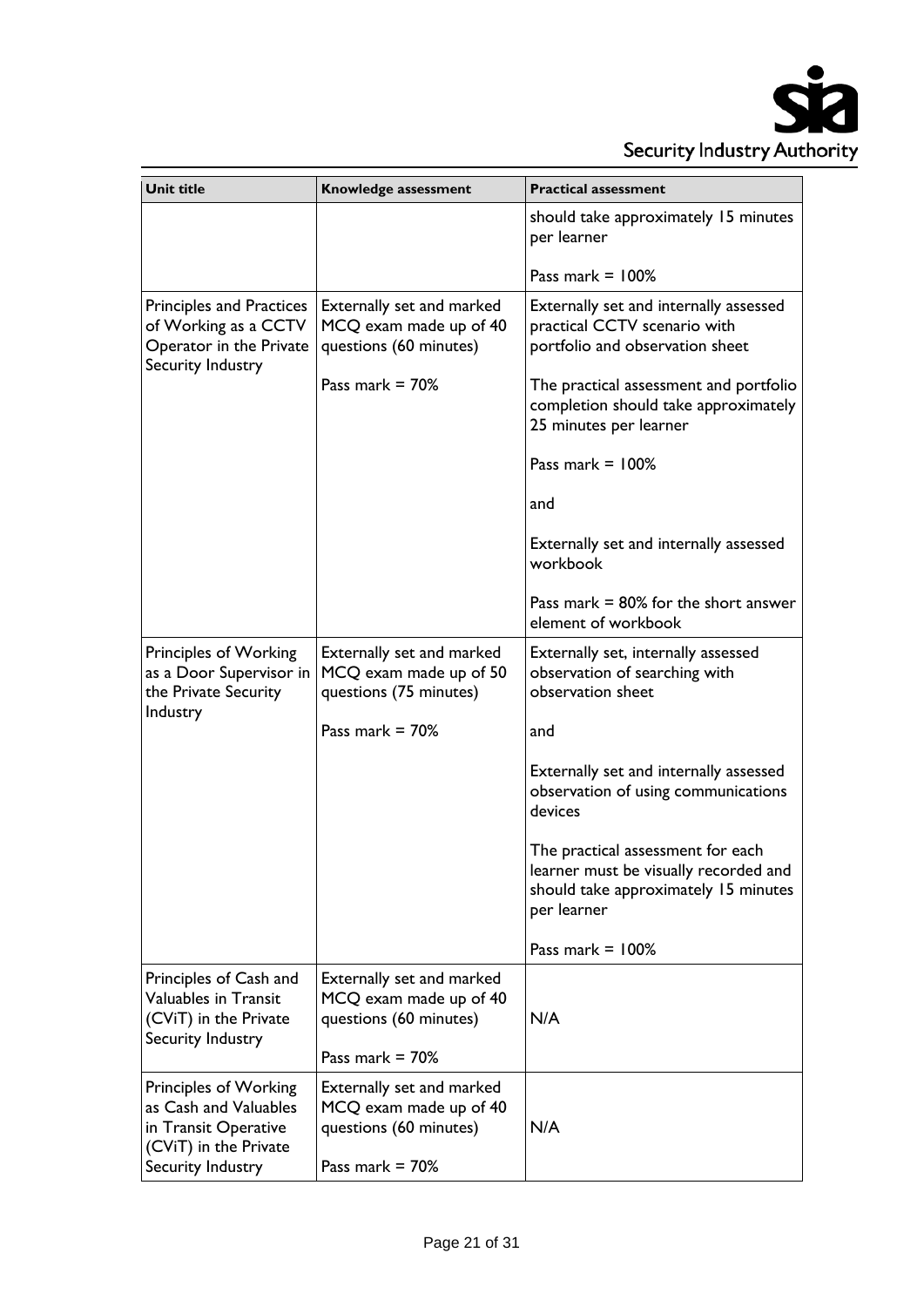

| <b>Unit title</b>                                                                                         | Knowledge assessment                                                                                | <b>Practical assessment</b>                                                                                                                                                                                                                                                                                                                             |
|-----------------------------------------------------------------------------------------------------------|-----------------------------------------------------------------------------------------------------|---------------------------------------------------------------------------------------------------------------------------------------------------------------------------------------------------------------------------------------------------------------------------------------------------------------------------------------------------------|
| <b>Principles of Working</b><br>as a Vehicle<br>Immobiliser in the<br><b>Private Security</b><br>Industry | N/A                                                                                                 | Externally set, internally assessed<br>portfolio<br>Pass mark $= 100\%$                                                                                                                                                                                                                                                                                 |
| <b>Application of Conflict</b><br>Management in the<br><b>Private Security</b><br>Industry                | Externally set and marked<br>MCQ exam made up of 20<br>questions (30 minutes)<br>Pass mark $= 70%$  | Externally set, internally assessed of<br>one practical scenario with<br>observation sheet per learner<br>The practical assessment for each<br>learner must be visually recorded and<br>should take approximately 15 minutes<br>per learner<br>Pass mark = $100\%$                                                                                      |
| Application of Physical<br>Intervention Skills in<br>the Private Security<br>Industry*                    | Externally set and marked<br>MCQ exam made up of 30<br>questions (45 minutes)<br>Pass mark $= 80\%$ | Externally set, internally assessed<br>observation of each learner<br>performing every technique with<br>observation sheet<br>and<br>Q/A session to cover critical areas of<br>PI knowledge<br>The practical assessment for each<br>learner must be visually recorded and<br>should take approximately 15 minutes<br>per learner<br>Pass mark $= 100\%$ |

\* The trainer will only pass a learner when they have demonstrated **all** techniques successfully. Each learner should introduce themselves and state the date and the techniques they are demonstrating.

# **Top up units**

| Unit title                                                                                                                    | Knowledge assessment                                                                               | <b>Practical assessment</b>                                                                                 |
|-------------------------------------------------------------------------------------------------------------------------------|----------------------------------------------------------------------------------------------------|-------------------------------------------------------------------------------------------------------------|
| Principles of Using<br>Equipment Relevant to<br>Working as a Door<br>Supervisor in the<br><b>Private Security</b><br>Industry | Externally set and marked<br>MCQ exam made up of 5<br>questions (10 minutes)<br>Pass mark $= 70\%$ | Externally set, internally assessed<br>observation of using communication<br>devices with observation sheet |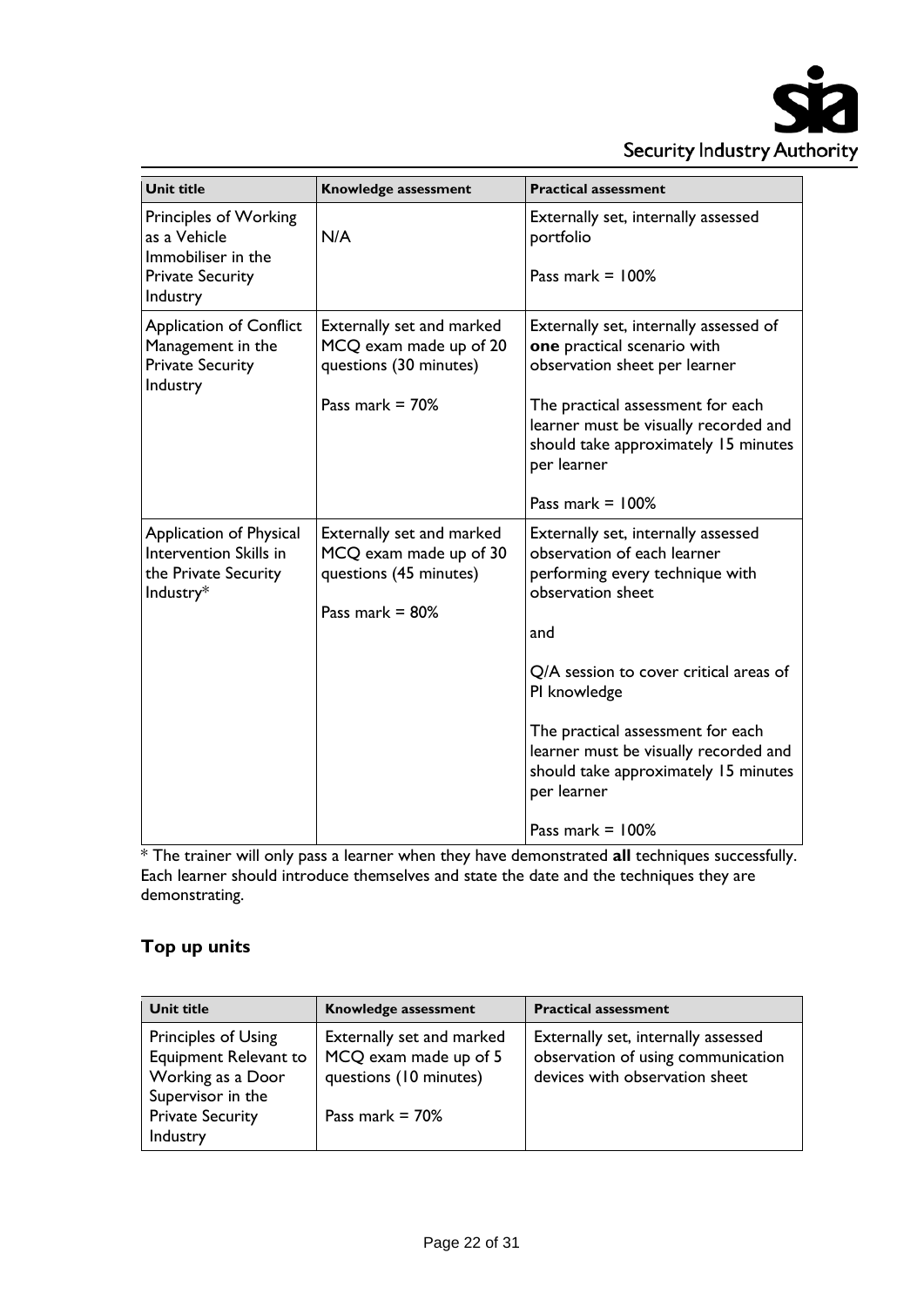

| <b>Unit title</b>                                                                                  | Knowledge assessment                                                                                | <b>Practical assessment</b> |
|----------------------------------------------------------------------------------------------------|-----------------------------------------------------------------------------------------------------|-----------------------------|
| Principles of Terror<br>Threat Awareness in<br>the Private Security<br>Industry                    | Externally set and marked<br>MCQ exam made up of 10<br>questions (20 minutes)<br>Pass mark $= 70\%$ | N/A                         |
|                                                                                                    |                                                                                                     |                             |
| Principles of<br><b>Minimising Personal</b><br><b>Risk for Security</b><br>Officers in the Private | Externally set and marked<br>MCQ exam made up of 16<br>questions (25 minutes)                       | N/A                         |
| Security Industry                                                                                  | Pass mark $= 70\%$                                                                                  |                             |

Close Protection remains unchanged.

| Unit title                                                                      | <b>Assessment</b>                                                                                                                                                                                                                                                                                                                                                                                                                                                                                                                                                                                                                                                                                                                                                                 |
|---------------------------------------------------------------------------------|-----------------------------------------------------------------------------------------------------------------------------------------------------------------------------------------------------------------------------------------------------------------------------------------------------------------------------------------------------------------------------------------------------------------------------------------------------------------------------------------------------------------------------------------------------------------------------------------------------------------------------------------------------------------------------------------------------------------------------------------------------------------------------------|
| Working as a<br><b>Close Protection</b><br>Operative                            | This unit can be assessed by either of the following methods:<br>externally set and marked multiple choice question papers, short<br>$\bullet$<br>answer question papers and practical tasks. The multiple-choice<br>question paper will contain a minimum of 25 questions. The short<br>answer question/portfolio will contain a minimum of 13 questions.<br>The assessment can only be passed by those demonstrating a level of<br>mastery, i.e. 70% achievement or above. The practical task can only<br>be passed by those demonstrating 100% achievement<br>internally or externally set, internally marked and externally quality<br>$\bullet$<br>assured assignments and practical tasks. The practical task can only<br>be passed by those demonstrating 100% achievement |
| Planning, Preparing<br>and Supporting a<br><b>Close Protection</b><br>Operation | This unit can be assessed by either of the following methods:<br>externally set and marked multiple choice question papers, short<br>$\bullet$<br>answer question papers and practical tasks. The multiple-choice<br>question paper will contain a minimum of 28 questions. The short<br>answer question/portfolio will contain a minimum of 21 questions.<br>The assessment can only be passed by those demonstrating 70%<br>achievement of above.<br>internally or externally set, internally marked and externally quality<br>$\bullet$<br>assured assignments and practical tasks. The practical task can only<br>be passed by those demonstrating 100% achievement                                                                                                           |
| Conflict<br>Management within<br>the Private Security<br>Industry               | Externally set and marked multiple choice question exam made up of 40<br>questions (60 minutes)<br>Pass mark $= 70%$                                                                                                                                                                                                                                                                                                                                                                                                                                                                                                                                                                                                                                                              |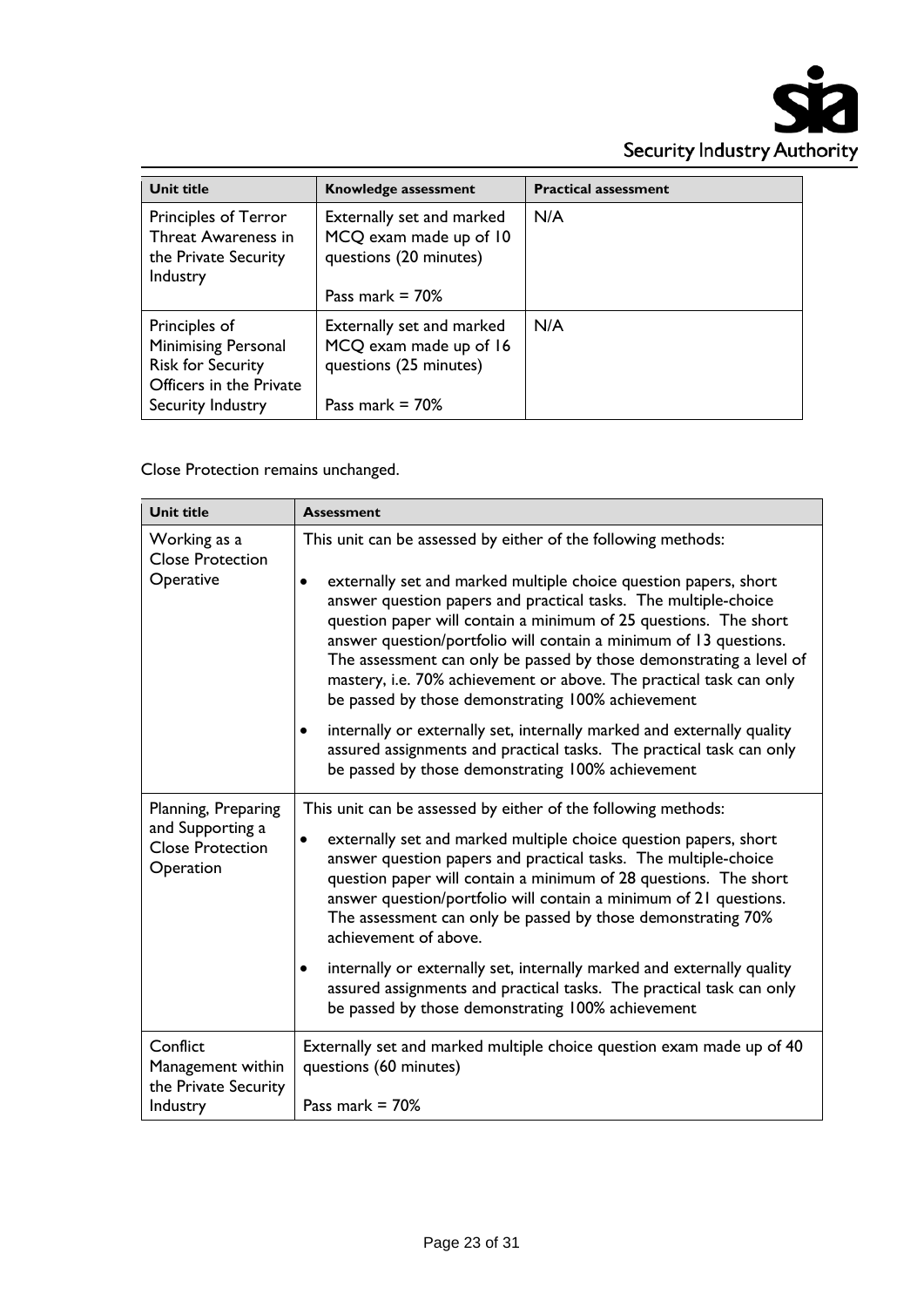

#### **Exemption from core competency training**

You can see details of specific exemptions, and our exemptions policy, within the Get Licensed document [here.](https://www.gov.uk/government/publications/applying-for-an-sia-licence-help-and-guidance)

# **Qualification frameworks**

We require the relevant national qualification regulator to regulate licence-linked qualifications. We work closely with qualification regulators in England, Wales, Scotland and Northern Ireland to ensure that only qualifications that provide sufficient coverage of the learning and the SIA qualification specifications become accredited, licence-linked qualifications. We may look at other approaches when considering exemption arrangements and suitable methods to reflect a learner's prior learning and experience.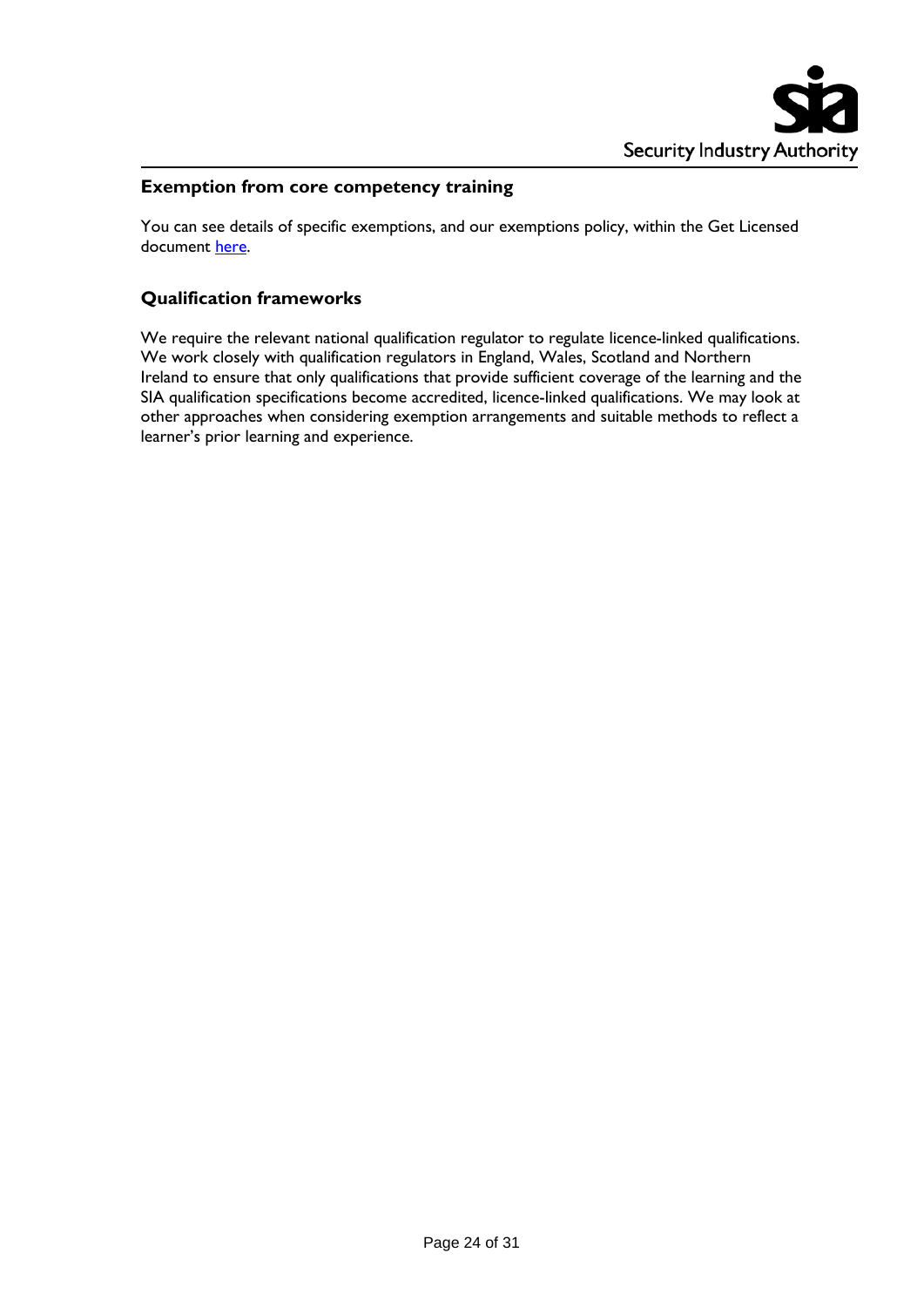

# **Annex A - Guided learning hours, required contact time for units (England, Wales and Northern Ireland)**

| <b>Qualification title</b>                                     | Unit title                                                                                 | <b>SIA</b> total<br>learning and<br>assessment<br>time | <b>SIA</b><br>minimum<br>contact<br>time | <b>SIA permitted self-</b><br>study from the SIA<br>total learning time<br>$-$ up to a max of | <b>Ofqual Total</b><br>Qualification<br>Time |
|----------------------------------------------------------------|--------------------------------------------------------------------------------------------|--------------------------------------------------------|------------------------------------------|-----------------------------------------------------------------------------------------------|----------------------------------------------|
| Level 2 Award for CCTV Operators (Public                       | Principles of Working in the Private Security<br>Industry                                  | 17                                                     | $\circ$                                  | 8                                                                                             |                                              |
| Space Surveillance) in the Private Security<br><b>Industry</b> | Principles and Practices of Working as a CCTV<br>Operator in the Private Security Industry | 13                                                     |                                          | not permitted                                                                                 | 13                                           |
|                                                                | <b>Total</b>                                                                               | 30 (min 4<br>days)                                     | 22 (min 3<br>days)                       | 8                                                                                             | 30                                           |

| <b>Qualification title</b>                                                                                   | Unit title                                                                | <b>SIA</b> total<br>learning and<br>assessment<br>time | <b>SIA</b><br>minimum<br>contact<br>time | <b>SIA permitted self-</b><br>study from the SIA<br>total learning time<br>$-$ up to a max of | <b>Ofqual Total</b><br>Qualification<br>Time |
|--------------------------------------------------------------------------------------------------------------|---------------------------------------------------------------------------|--------------------------------------------------------|------------------------------------------|-----------------------------------------------------------------------------------------------|----------------------------------------------|
|                                                                                                              | Working as a Close Protection Operative                                   | 56                                                     | 56                                       | not permitted                                                                                 | 70                                           |
| Level 3 Certificate for Working as a Close<br>Protection Operative within the Private Security<br>Industry** | Planning, Preparing and Supporting a Close<br><b>Protection Operation</b> | 76                                                     | 76                                       | not permitted                                                                                 | 90                                           |
|                                                                                                              | Conflict Management within the Private Security<br>Industry               | 8                                                      | 7.5                                      | 0.5                                                                                           | 8                                            |
|                                                                                                              | <b>Total</b>                                                              | 140<br>(min 12<br>days)                                | 139.5<br>(min 12<br>days)                | 0.5                                                                                           | 168                                          |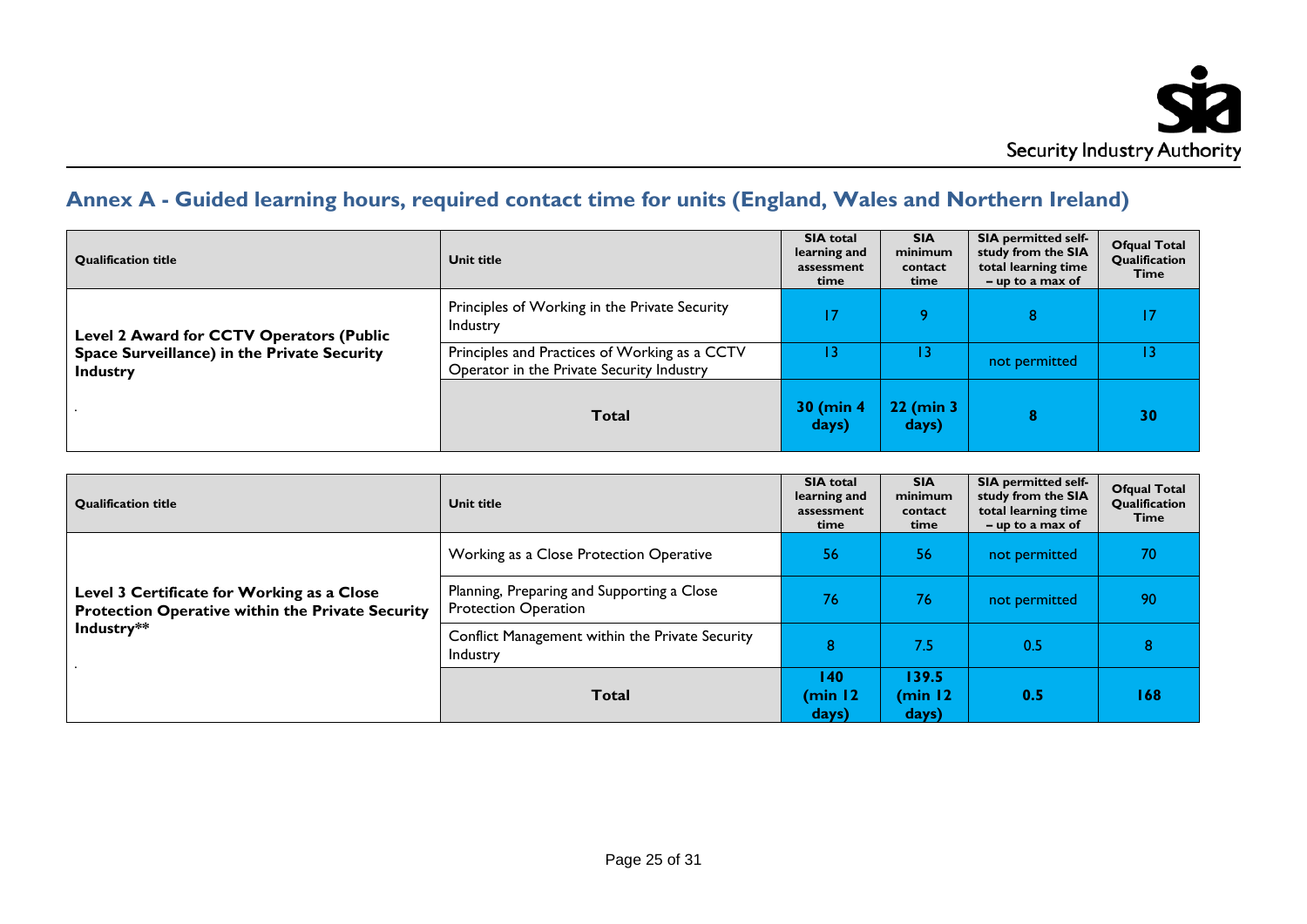

| <b>Qualification title</b>                                   | Unit title                                                                                                       | <b>SIA</b> total<br>learning and<br>assessment<br>time | <b>SIA</b><br>minimum<br>contact<br>time | <b>SIA permitted self-</b><br>study from the SIA<br>total learning time<br>$-$ up to a max of | <b>Ofqual Total</b><br>Qualification<br>Time |
|--------------------------------------------------------------|------------------------------------------------------------------------------------------------------------------|--------------------------------------------------------|------------------------------------------|-----------------------------------------------------------------------------------------------|----------------------------------------------|
| Level 2 Award for Cash and Valuables in Transit              | Principles of Cash and Valuable in Transit (CViT) in<br>the Private Security Industry                            | ۱0                                                     |                                          |                                                                                               | П                                            |
| (CViT) Operatives in the Private Security<br><b>Industry</b> | Principles of Working as a Cash and Valuables in<br>Transit (CViT) Operative in the Private Security<br>Industry | 7                                                      | 15                                       |                                                                                               | $\overline{19}$                              |
|                                                              | <b>Total</b>                                                                                                     | <b>27 (min 4)</b><br>days)                             | <b>24 (min 3)</b><br>days)               |                                                                                               | 30                                           |

| <b>Qualification title</b>                                                    | Unit title                                                                            | <b>SIA</b> total<br>learning and<br>assessment<br>time | <b>SIA</b><br>minimum<br>contact<br>time | <b>SIA permitted self-</b><br>study from the SIA<br>total learning time<br>$-$ up to a max of | <b>Ofqual Total</b><br>Qualification<br>Time |
|-------------------------------------------------------------------------------|---------------------------------------------------------------------------------------|--------------------------------------------------------|------------------------------------------|-----------------------------------------------------------------------------------------------|----------------------------------------------|
| Level 2 Award for Door Supervisors in the<br><b>Private Security Industry</b> | Principles of Working in the Private Security<br>Industry                             | 17                                                     | ٥                                        | 8                                                                                             | 17                                           |
|                                                                               | Principles of Working as a Door Supervisor in the<br><b>Private Security Industry</b> |                                                        | П                                        | not permitted                                                                                 | 14                                           |
|                                                                               | Application of Conflict Management in the Private<br>Security Industry                |                                                        | П                                        | not permitted                                                                                 | 13                                           |
|                                                                               | Application of Physical Intervention Skills in the<br>Private Security Industry       | ۱3                                                     | 13                                       | not permitted                                                                                 | 17                                           |
|                                                                               | <b>Total</b>                                                                          | <b>52 (min 7</b><br>days)                              | 44 (min 6<br>days)                       | 8                                                                                             | 6 I                                          |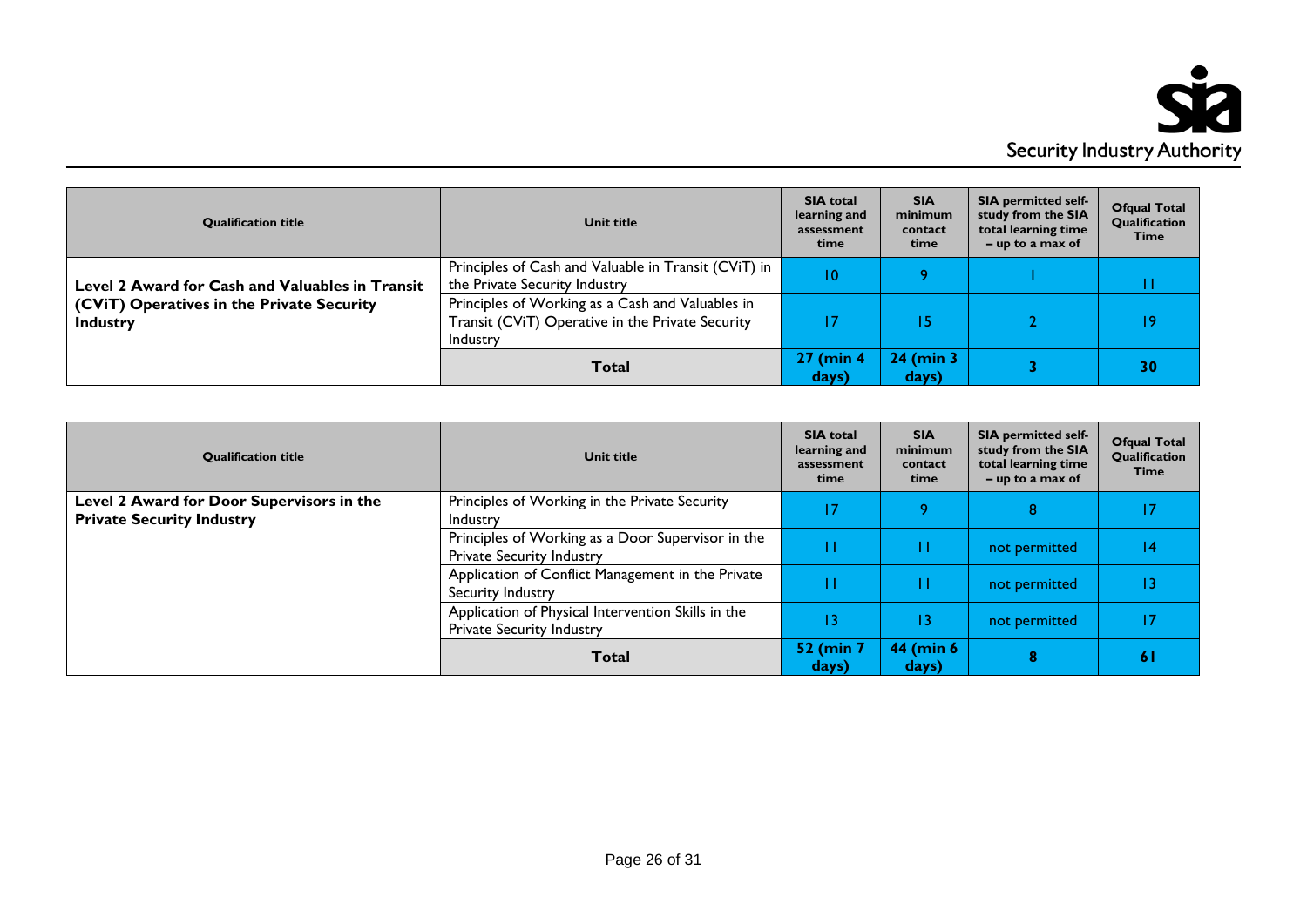

| <b>Qualification title</b>                                                     | <b>Unit title</b>                                                               | <b>SIA</b> total<br>learning<br>and<br>assessment<br>time | <b>SIA</b><br>minimum<br>contact<br>time | <b>SIA permitted self-</b><br>study from the SIA<br>total learning time<br>$-$ up to a max of | <b>Ofqual Total</b><br>Qualification<br>Time |
|--------------------------------------------------------------------------------|---------------------------------------------------------------------------------|-----------------------------------------------------------|------------------------------------------|-----------------------------------------------------------------------------------------------|----------------------------------------------|
| Level 2 Award for Security Officers in the<br><b>Private Security Industry</b> | Principles of Working in the Private Security<br>Industry                       |                                                           | 9                                        | 8                                                                                             | 17                                           |
|                                                                                | Principles of Working as a Security Officer in the<br>Private Security Industry | 10                                                        | 10                                       | not permitted                                                                                 | $12 \,$                                      |
|                                                                                | Application of Conflict Management in the Private<br>Security Industry          |                                                           | П                                        | not permitted                                                                                 | 13                                           |
|                                                                                | <b>Total</b>                                                                    | 38 (min 5<br>days)                                        | 30 (min 4<br>days)                       | 8                                                                                             | 42                                           |

| <b>Qualification title</b>                                                         | Unit title                                                                         | <b>SIA</b> total<br>learning<br>and<br>assessment<br>time | <b>SIA</b><br>minimum<br>contact<br>time | <b>SIA permitted self-</b><br>study from the SIA<br>total learning time<br>$-$ up to a max of | <b>Ofqual Total</b><br>Qualification<br>Time |
|------------------------------------------------------------------------------------|------------------------------------------------------------------------------------|-----------------------------------------------------------|------------------------------------------|-----------------------------------------------------------------------------------------------|----------------------------------------------|
| Level 2 Award in Vehicle Immobilisation in the<br><b>Private Security Industry</b> | Principles of Working in the Private Security<br>Industry                          |                                                           | $\bullet$                                | 8                                                                                             | 17                                           |
|                                                                                    | Principles of Working as a Vehicle Immobiliser in the<br>Private Security Industry | $\circ$                                                   | Ο                                        | not permitted                                                                                 |                                              |
|                                                                                    | Application of Conflict Management in the Private<br>Security Industry             |                                                           |                                          | not permitted                                                                                 |                                              |
|                                                                                    | <b>Total</b>                                                                       | 37 (min 5<br>days)                                        | <b>29 (min 4)</b><br>days)               | 8                                                                                             | 39                                           |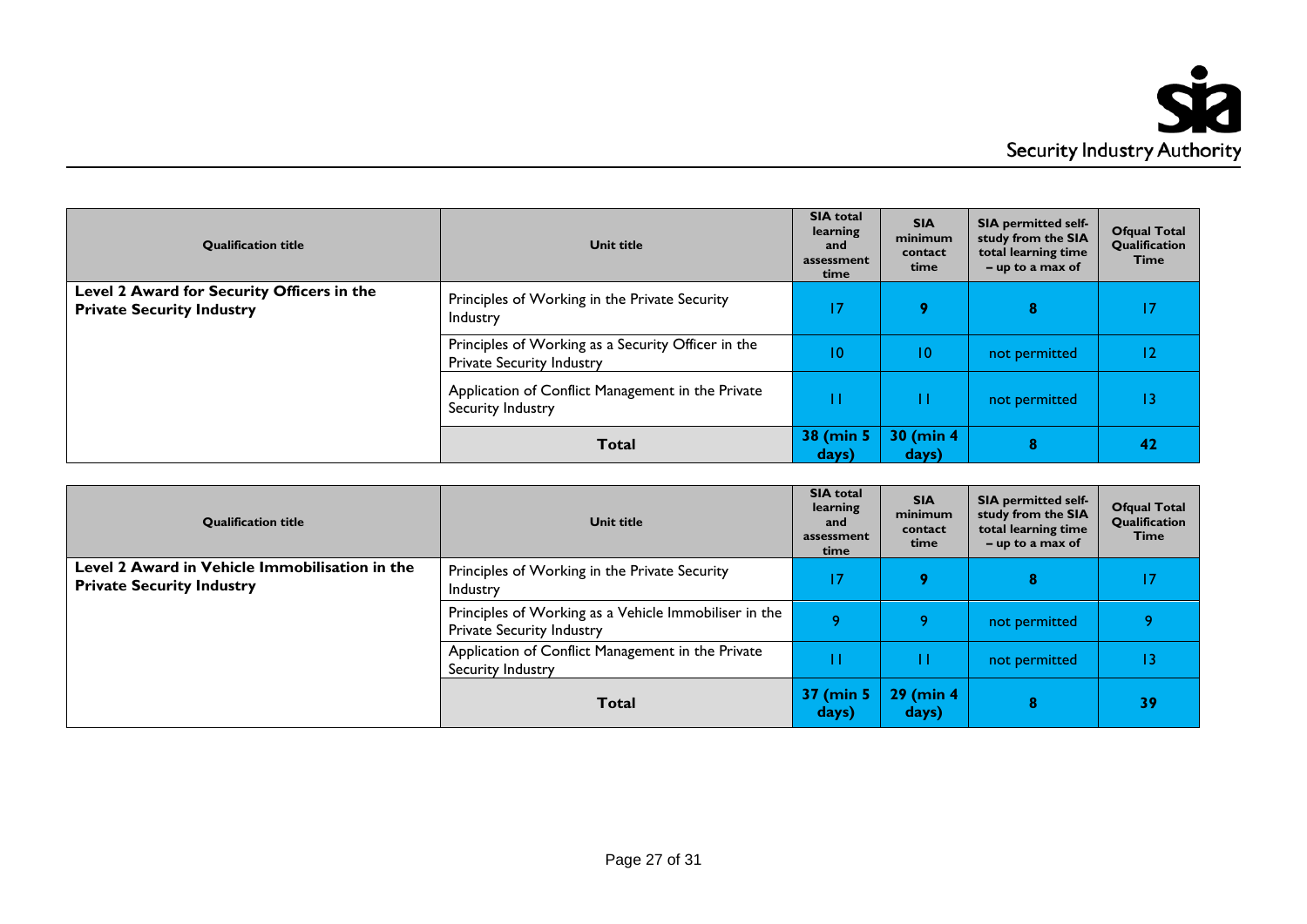**SIA total learning time** – this is the minimum time that learners must be engaged in learning and assessment, and which must be evidenced. In some units this includes permitted distance learning as well as time spent under the immediate guidance or supervision of a trainer, assessor or invigilator (including assessment). The difference between these hours and SIA minimum contact time may be delivered by distance learning.

**SIA minimum contact time** – this is the minimum time that a learner must spend under the immediate guidance or supervision of a trainer, assessor or invigilator (including assessment). It does not include time spent checking ID or assessing English language skills, or breaks. This time is monitored and enforced by awarding organisations.

**SIA permitted self-study** – for some units we allow distance learning. This could be, for example, pre-course workbooks that learners must work through and complete, or suitable e-learning programmes. Training centres that use distance learning must ensure that there is auditable evidence confirming that learning has taken place. Awarding organisations will monitor this.

**Ofqual Total Qualification Time (TQT)** – this value is based on consultation with deliverers of the qualifications and represents the total time a learner may take to achieve the qualification, including both guided learning and all other learning. Other learning includes self-study e.g. examination revision, re-reading course notes, independent research e.g. internet searches for support materials and preparation e.g. practicing physical intervention techniques or searching. TQT is also provided as a recommendation as to the time an average learner may take to achieve a qualification under the supervision of a trainer and through completion of any other independent learning.

\*\*Close protection: Only 0.5 hours from the SIA minimum contact time of 140 hours are permitted to be delivered by self-study. However, it is recommended as good practice that the additional 28 hours (14 hours per unit) identified by the TQT time is provided to the learner. This can be delivered by self-study or by any other method as deemed most appropriate by the centre.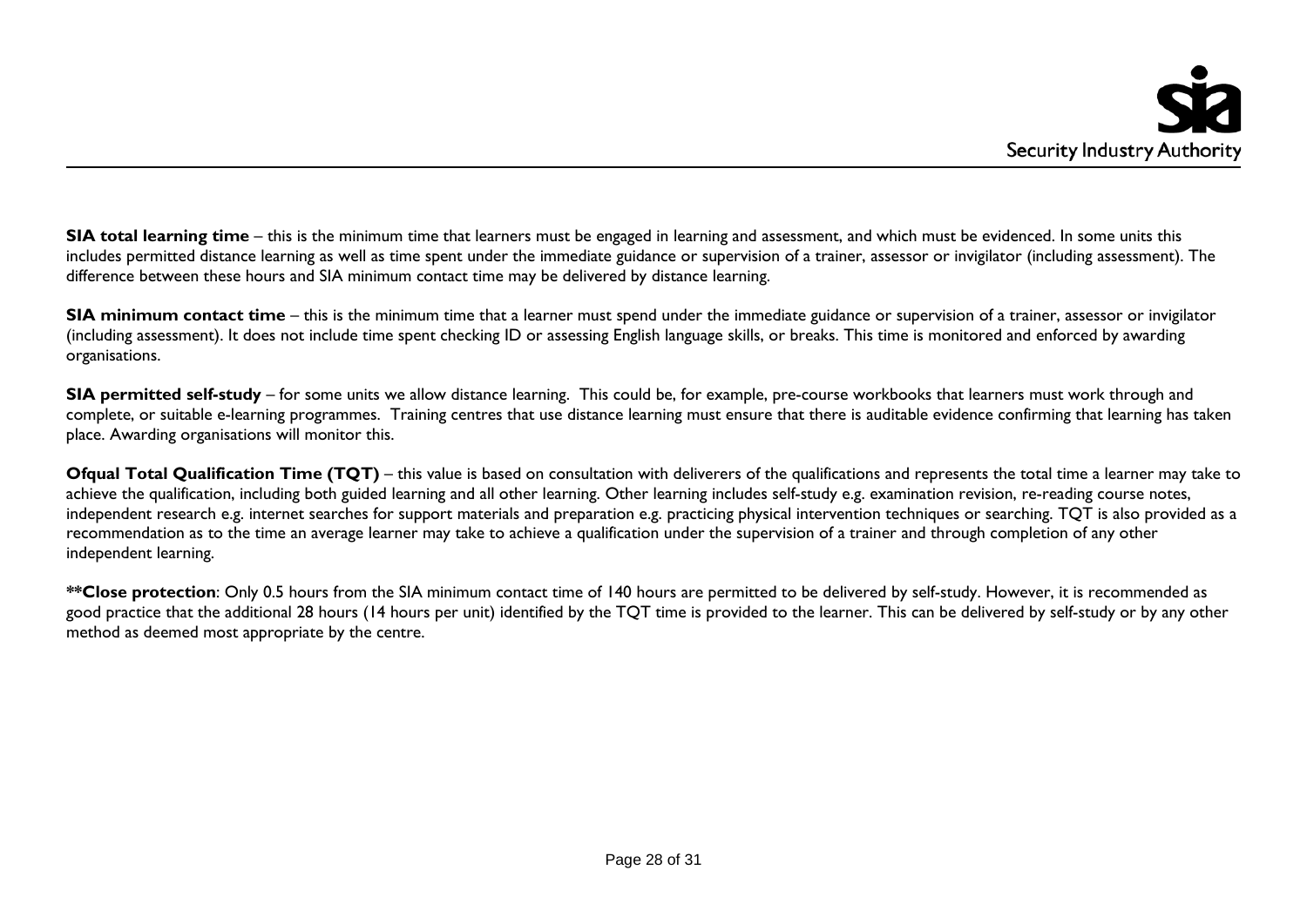# **Annex B - Guided Learning Hours, required contact time for units (Scotland)**

| <b>Qualification title</b>                                                                                                              | Unit title                                                                                 | <b>SIA total learning</b><br>and assessment<br>time | <b>SIA minimum</b><br>contact time | <b>SIA permitted self-</b><br>study from the SIA<br>total learning time<br>$-$ up to a max of | <b>SQA Total</b><br><b>Qualification Time</b> |
|-----------------------------------------------------------------------------------------------------------------------------------------|--------------------------------------------------------------------------------------------|-----------------------------------------------------|------------------------------------|-----------------------------------------------------------------------------------------------|-----------------------------------------------|
| <b>Award for CCTV Operators</b><br>(Public Space Surveillance) in the<br><b>Private Security Industry</b><br>(Scotland) at SCQF Level 5 | Principles of Working in the Private Security<br>Industry                                  |                                                     |                                    | 8                                                                                             | 17                                            |
|                                                                                                                                         | Principles and Practices of working as a CCTV<br>Operator in the Private Security Industry |                                                     |                                    | not permitted                                                                                 | 13                                            |
|                                                                                                                                         | <b>Total</b>                                                                               | $30$ (min 4)<br>days)                               | 22 (min 3<br>days)                 | 8                                                                                             | 30                                            |

| <b>Qualification title</b>                                                                          | Unit title                                                                      | <b>SIA total learning</b><br>and assessment<br>time | <b>SIA minimum</b><br>contact time | <b>SIA permitted self-</b><br>study from the SIA<br>total learning time<br>$-$ up to a max of | <b>SQA Total</b><br><b>Qualification Time</b> |
|-----------------------------------------------------------------------------------------------------|---------------------------------------------------------------------------------|-----------------------------------------------------|------------------------------------|-----------------------------------------------------------------------------------------------|-----------------------------------------------|
| Award for Door Supervisors in the<br><b>Private Security Industry</b><br>(Scotland) at SCQF Level 5 | Principles of Working in the Private Security<br>Industry                       |                                                     |                                    | 8                                                                                             | 17                                            |
|                                                                                                     | Principles of working as a Door Supervisor in the<br>Private Security Industry  |                                                     |                                    | not permitted                                                                                 | 14                                            |
|                                                                                                     | Application of Conflict Management in the Private<br>Security Industry          |                                                     |                                    | not permitted                                                                                 |                                               |
|                                                                                                     | Application of Physical Intervention Skills in the<br>Private Security Industry |                                                     | 13                                 | not permitted                                                                                 | 17                                            |
|                                                                                                     | Total                                                                           | 52 (min 7<br>days)                                  | 44 (min 6<br>days)                 | 8                                                                                             | 6 I                                           |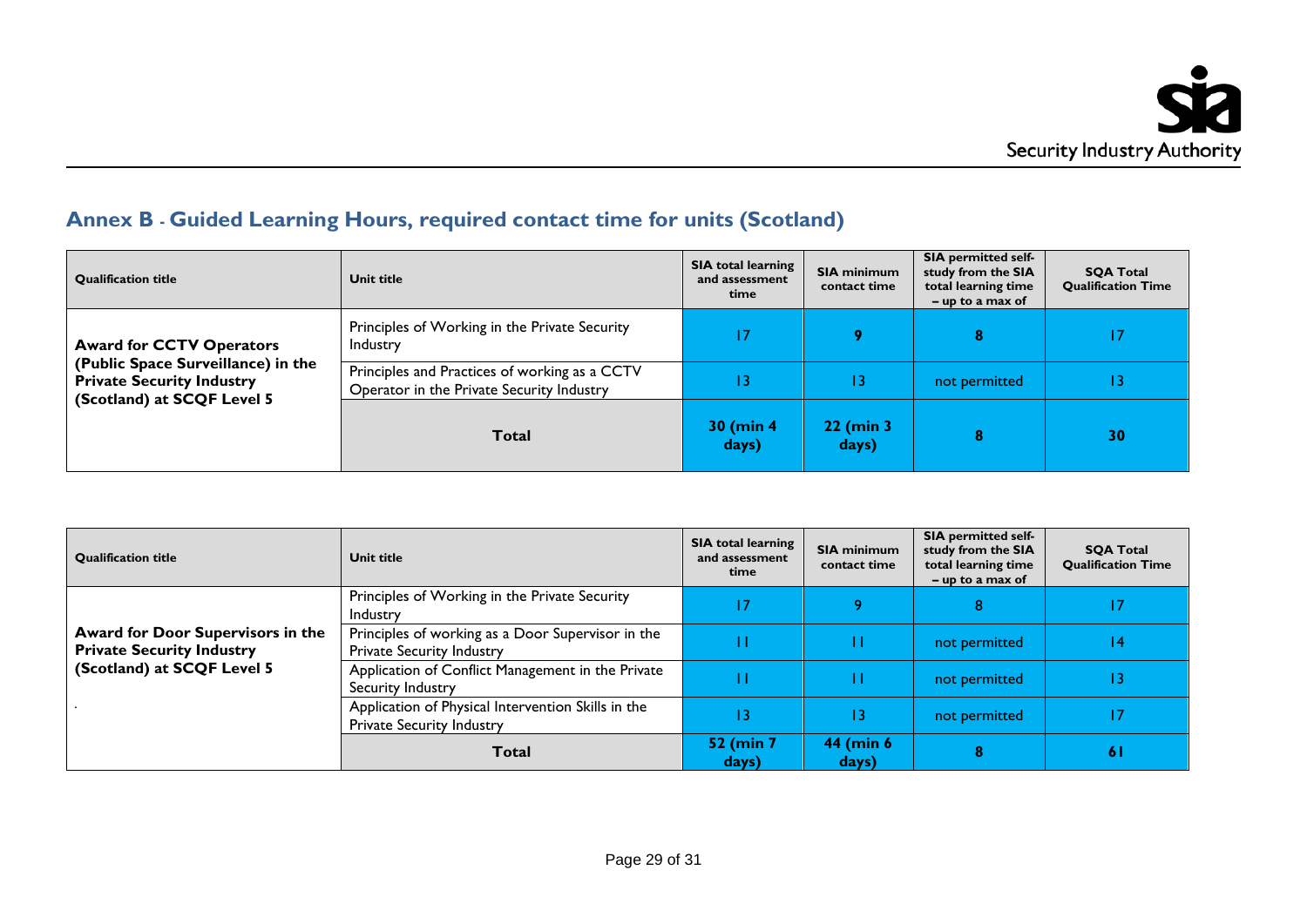| <b>Qualification title</b>                                                                           | Unit title                                                                             | <b>SIA total learning</b><br>and assessment<br>time | <b>SIA minimum</b><br>contact time | <b>SIA permitted self-</b><br>study from the SIA<br>total learning time<br>$-$ up to a max of | <b>SOA Total</b><br><b>Qualification Time</b> |
|------------------------------------------------------------------------------------------------------|----------------------------------------------------------------------------------------|-----------------------------------------------------|------------------------------------|-----------------------------------------------------------------------------------------------|-----------------------------------------------|
| Award for Security Officers in the<br><b>Private Security Industry</b><br>(Scotland) at SCQF Level 5 | Principles of Working in the Private Security<br>Industry                              |                                                     | $\bullet$                          | 8                                                                                             |                                               |
|                                                                                                      | Principles of Working as a Security Officer in the<br><b>Private Security Industry</b> | 10                                                  | 10                                 | not permitted                                                                                 | 12                                            |
|                                                                                                      | Application of Conflict Management in the Private<br>Security Industry                 |                                                     |                                    | not permitted                                                                                 | 13                                            |
|                                                                                                      | <b>Total</b>                                                                           | 38 (min 5)<br>days)                                 | 30 (min 4<br>days)                 |                                                                                               | 42                                            |